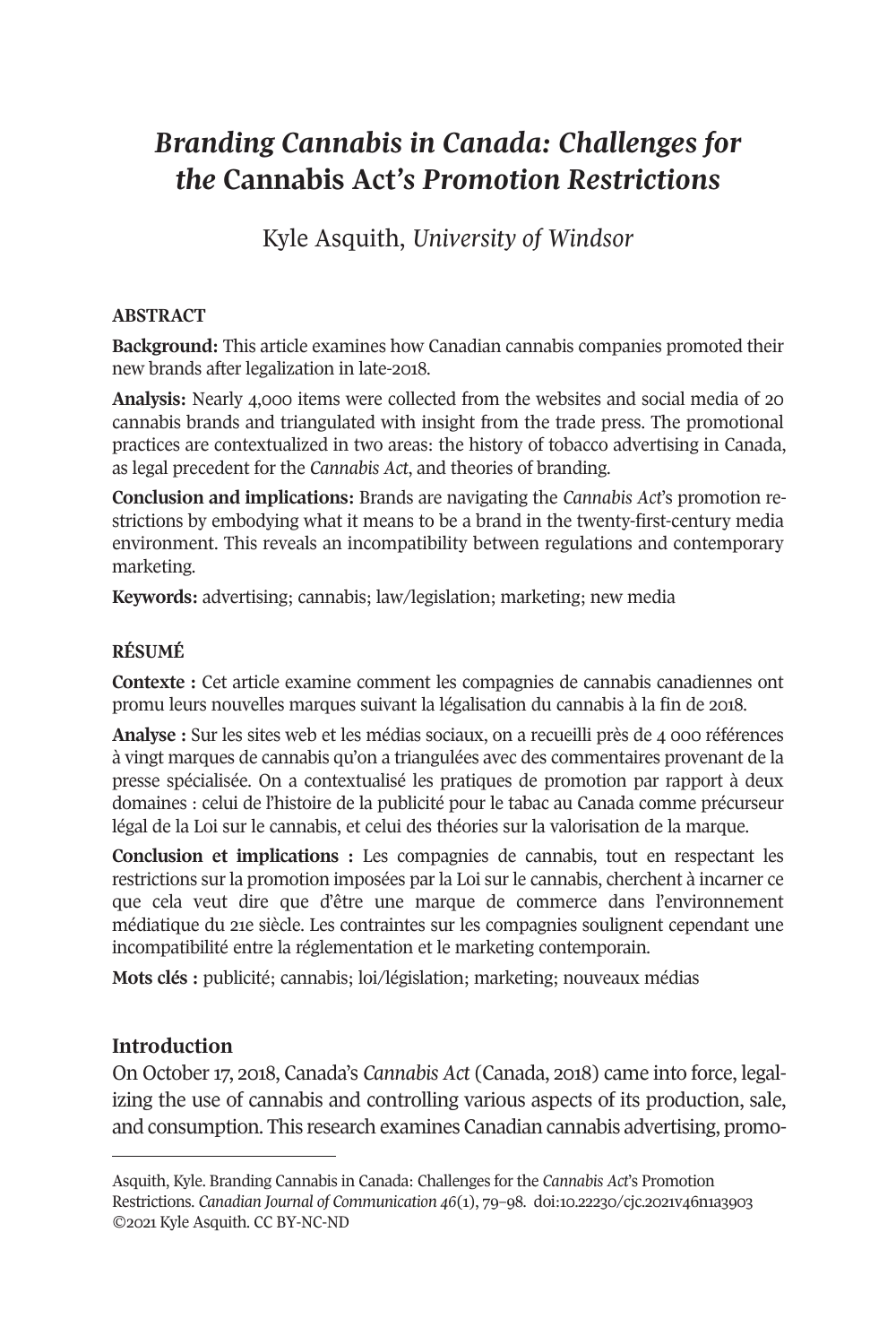tion, and more generally, *branding* during the immediate period after legalization. Cannabis offers a unique case study to which critical theories of branding can be applied because, with legalization, a product that has long been exchanged in inconspicuous ways can be commodified and branded explicitly for a competitive consumer marketplace. For Canada's licensed cannabis producers, dozens of companies all launching at the same moment, branding is a necessity; as can be observed throughout consumer culture, branding thrives when corporations sell products that are largely identical and at similar prices. For the cannabis industry as a whole, post-legalization marketing messages also serve the meta-function of overcoming stigma surrounding the product.

The *Cannabis Act* severely limits advertising options and content, but these legal constraints may have been conceptualized within a legacy mass media and traditional marketing environment. Meanwhile, the branding efforts of Canadian licensed cannabis producers take full advantage of digital and social media channels. Consequently, this research seeks to examine cannabis branding as an illustrative example of the incompatibility between advertising law and regulation, developed to govern twentieth-century advertising, and twenty-first-century promotional practices. Through an examination of the brand-building activities of Canadian licensed producers, this analysis argues that cannabis brands are managing legal restrictions by embracing contemporary social media branding strategies.

The next section surveys the *Cannabis Act*'s promotion restrictions and explains how legal battles over tobacco advertising in Canada in the eighties and nineties directly influenced the law. This legal context is followed with a synthesis of theories of contemporary branding from critical communication and media scholars. This literature is directly applied within a primary analysis based on a sample of nearly 4,000 items collected from the websites and social media accounts of 20 cannabis brands, combined with insight from the trade press. The primary analysis is coded under four trends identified in the literature review: branded content as education; social media content as providing a context for consumption; audience labour in a regime of engagement; and celebrity, earned media, and non-advertising influence. Each category presents challenges for the *Cannabis Act*'s promotion restrictions and demonstrates how the law, largely borrowing from the *Tobacco Act* (Canada, 1997), may struggle to govern twenty-firstcentury branding activity in the same way in which it contained cigarette advertising over two decades ago. Although the specific case study is legal cannabis, the conclusion offers broader reflections on the continuing challenges of regulating advertising practices in a social media environment.

## **The** *Cannabis Act***'s promotion restrictions and the**  *Tobacco Act***'s legal precedent**

Section 17(1) of the *Cannabis Act* (Canada, 2018) stipulates that "unless authorized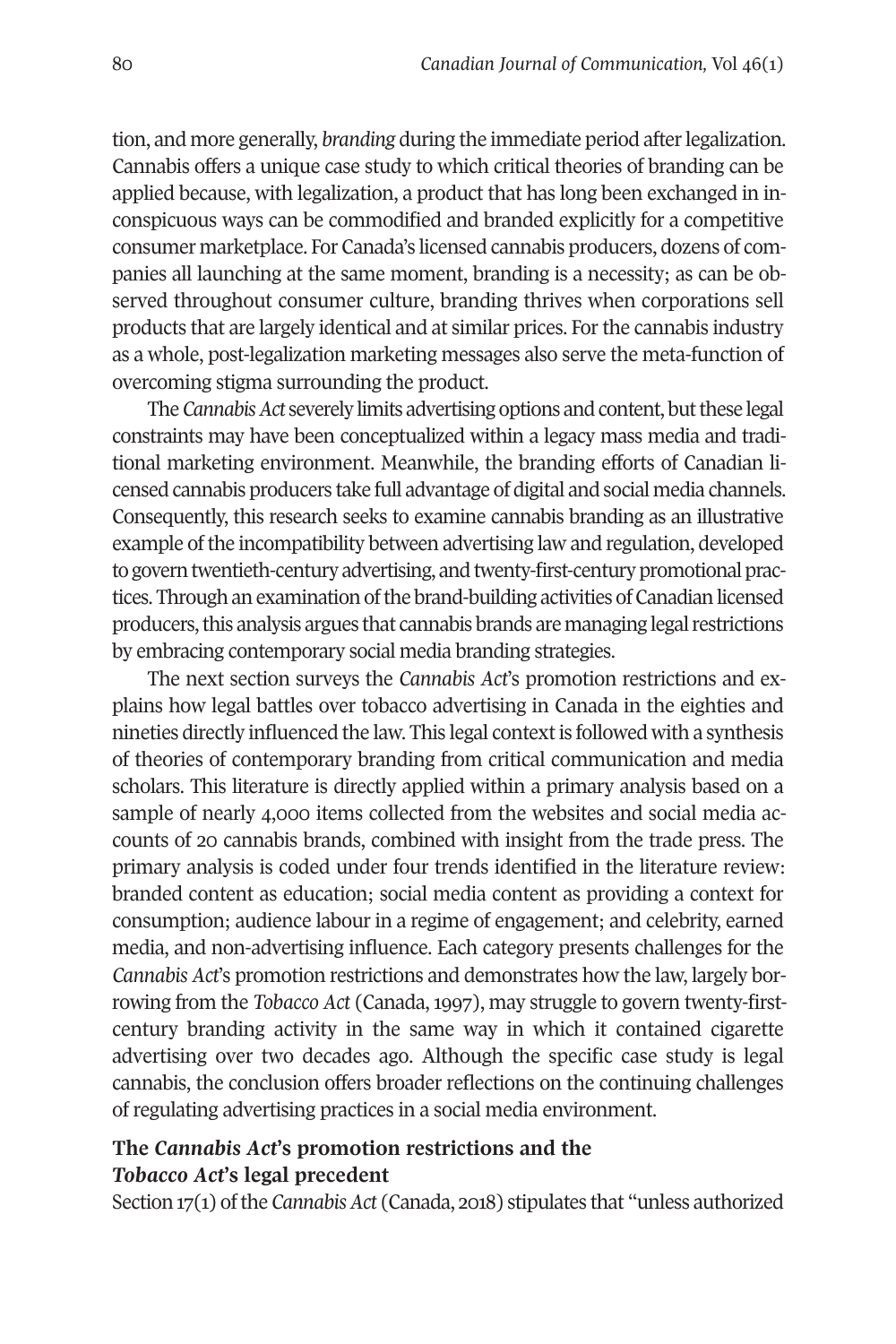#### **Asquith** *Branding Cannabis in Canada* 81

under this *Act*, it is prohibited to promote cannabis or a cannabis accessory or any service related to cannabis." This section effectively bans most advertising, and then with five further points, prescribes that even where the law authorizes limited exceptions, messages can never communicate prices, appeal to young persons, use testimonials or endorsements, depict persons or characters, or rely on lifestyle appeals. Of importance for this study, section 17(1)(e) of the *Cannabis Act* offers a legal definition of lifestyle advertising, characterizing it as promotion "in a manner that associates [cannabis] or the brand element with, or evokes a positive or negative emotion about or image of, a way of life such as one that includes glamour, recreation, excitement, vitality, risk or daring." Later, under sections 21 and 22, the *Cannabis Act* forbids sponsorship arrangements, thereby preventing the cannabis sponsorship of a music festival or a cannabis company from purchasing an arena's naming rights. All prohibitions cover "promotion," a wider term than advertising, because promotion encompasses persuasion methods beyond paid media placement. The *Cannabis Act* also clarifies that these promotion restrictions do not apply to "a report, commentary or opinion in respect [of](#page-17-0) cannabis … if no consideration is given" (section 16(b)).

The only promotional activities permitted fall under specified exceptions, outlined under section 17(2) of the *Cannabis Act* (Canada, 2018). This section sanctions the promotion of cannabis by means of "informational" or "brand-preference" messaging where the audience is assured to be of legal age. The *Cannabis Act* allows a further exception for the display of a "brand element of cannabis" (e.g., company logo) on material that is not cannabis (e.g., a T-shirt), as long as the item is not something that might appeal to children or "a thing that is associated with a way of life such as one that includes glamour, recreation, excitement, vitality, risk or daring" (section 17(6))—further reinforcing the *Cannabis Act*'s efforts to curb lifestyle appeals.

Although cannabis is a new branded commodity in Canada, it inherits a lengthy history of debates about tobacco advertising.<sup>1</sup> This history must be reviewed because many of the above-quoted *Cannabis Act* definitions (including lifestyle advertising), prohibitions (appealing to young people, endorsements, the use of characters, sponsorship), and exceptions (informational and brand-preference promotion to adults) first appeared in Canada's 1997 *Tobacco Act*, which itself was a response to a Supreme Court decision on its predecessor, the 1988 *Tobacco Products Control Act* (TPCA). The federal government authored the 1988 TPCA with public health goals, principally discouraging young people from trying smoking. Canada's tobacco manufacturers, including RJR-MacDonald and Imperial Tobacco, launched a legal challenge that argued the TPCA infringed on their constitutional right to freedom of expression as per the Canadian Charter of Rights and Freedoms (1982). The case made its way to the Supreme Court, where the tobacco industry's defence maintained that they invest in advertising only to persuade existing smokers to change brands, not to attract young people to start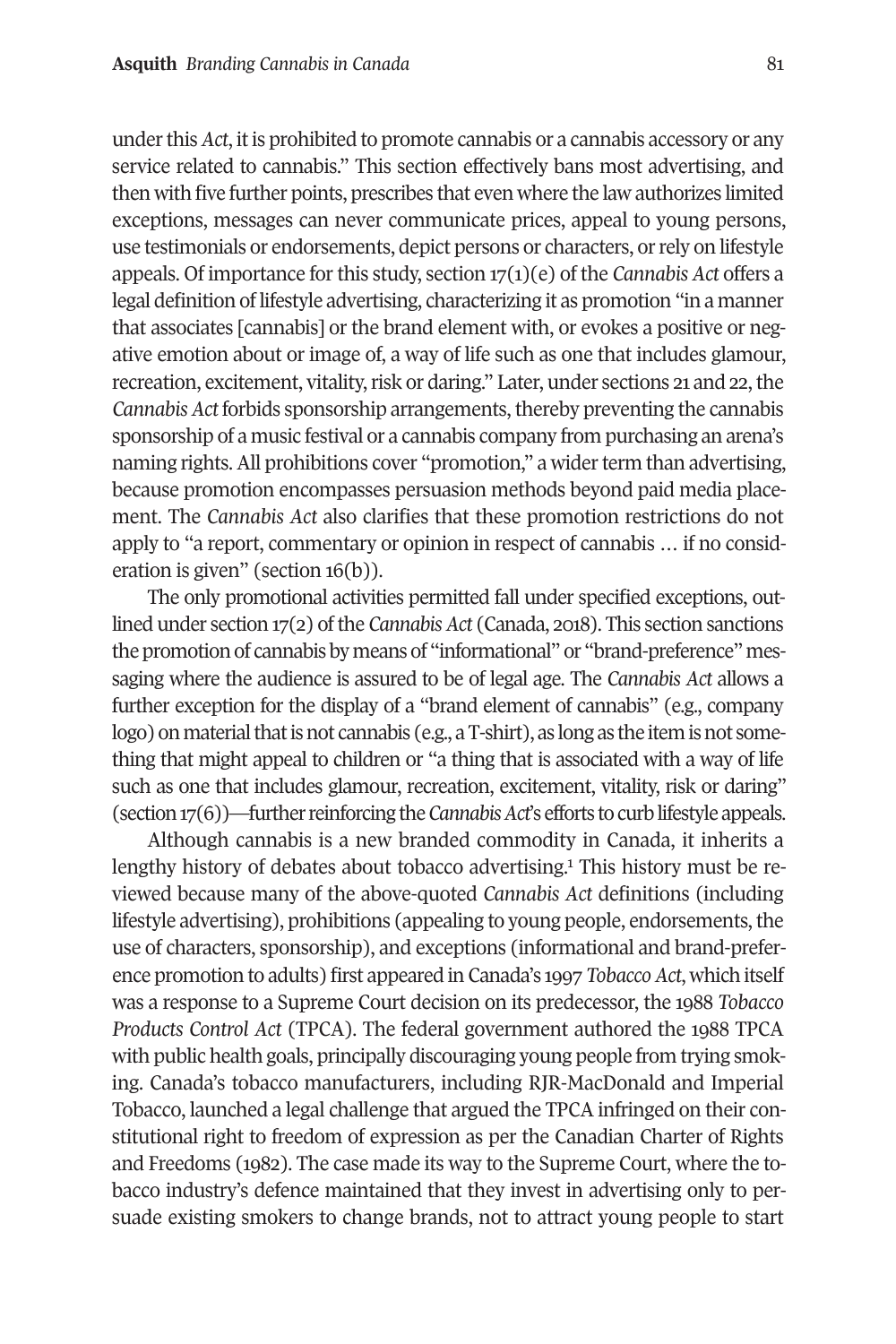smoking (Leiss, Kline, Jhally, Botterill, & Asquith, 2018). Although unrelated to advertising, the tobacco industry also argued that the TPCA requirement to put warnings on packages was tantamount to a form of unconstitutional forced expression (Pritchard & Vogt, 2015).

Supreme Court cases place the onus on the government to prove that the limit on a right is, per the Charter, "reasonable" and "demonstrably justified" (Leiss, 1999, p. 104). The Supreme Court assesses this with a three-part test, asking if the government infringement of a right is rationally connected to social objectives, impairing the Charter right as little as possible (minimal impairment), and proportionate to the social objective (Berman, 2013; Gower, 2005; Leiss, 1999). In 1995, the Supreme Court ruled in a five-to-four decision that the TPCA violated the right to free expression. Specifically, the prohibitions failed the minimal impairment test. The government expressed concern about lifestyle advertising crafted to appeal to young people, but the TPCA banned all advertising, everywhere, to everyone. The RJR-MacDonald Inc v. Canada (Canada, 1995) decision determined that "a complete ban on a form of expression is more difficult to justify than a partial ban" and that the government failed to produce evidence "to show that a partial ban would be less effective than a total ban" (para. 26). The decision argued that lifestyle advertising could be prohibited if that is the government's concern, but other limited types of advertising could still be permitted.

In response, Health Canada developed new legislation that would address the issue of minimal impairment. The federal government enacted this revised legislation, the *Tobacco Act*, in 1997. The *Tobacco Act* allows for limited promotion within the categories of informational and brand-preference advertising, as long as it appears only in places where minors cannot see it, such as nightclubs or adult magazines. As of 2003, the *Tobacco Act* terminated tobacco sponsorship of events, including sporting and cultural events. Around this time, the Canadian tobacco industry launched a new Charter challenge of the *Tobacco Act*, which arrived back at the Supreme Court in 2007. This time the Supreme Court unanimously determined that the *Tobacco Act*, including its definition of prohibited lifestyle promotion as something separate from allowable informational and brand-preference promotion, was a reasonable and justifiable infringement on free expression rights. In their decision, the Supreme Court also backed the prohibition on tobacco sports sponsorship because associating cigarettes with sporting events is "essentially lifestyle advertising in disguise" (see Canada, 2007: Canada v. JTI-MacDonald Corp, para. 120). Given this lengthy legal history escalating in two Charter challenges, it makes sense that the *Cannabis Act* borrows, at times verbatim, the promotional definitions, prohibitions, and exceptions from the Supreme Court-tested *Tobacco Act*.

#### **Theorizing the twenty-first-century brand**

If Canada's *Cannabis Act* must be understood in the context of the history of the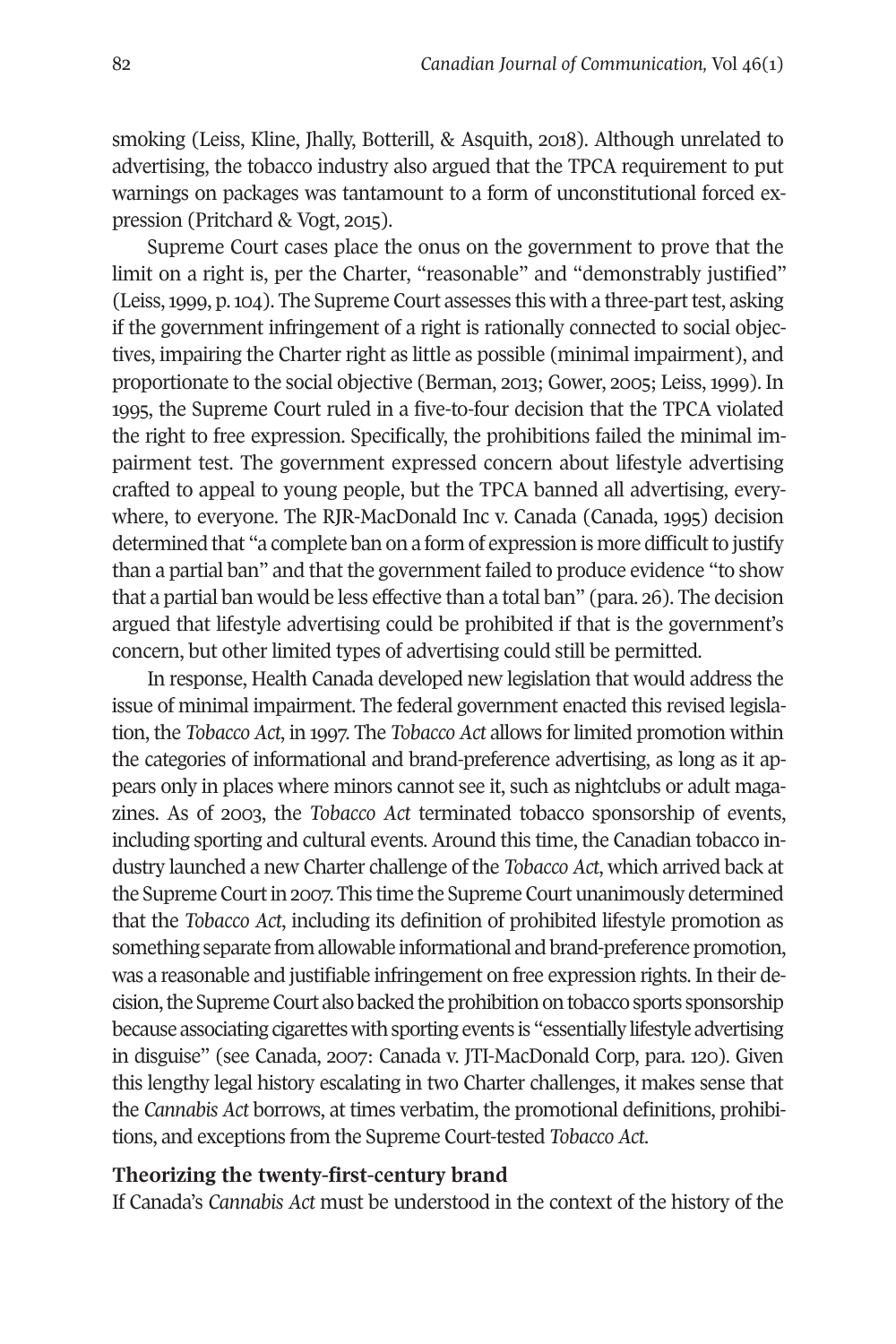*Tobacco Act*, branding, by contrast, must be understood in the context of the twenty-first-century media environment. The digital media landscape necessitates promotional tactics beyond what cigarette brands utilized: traditional, discrete, paid advertisements that purchased recognition. To combat ad-blocking technologies and confront the perceived cynicism of millennial and Gen-Z audiences, brands turn to subtler forms of generating awareness, based on discovery and participation rather than forcing attention. Michael Serazio (2013) proposes that brands utilize a "cool sell," a less visible rendering of consumer governance based on audience pull rather than advertiser push. Audiences opt-in to marketing efforts, such as voluntarily following a brand on social media. Serazio suggests a tendency to self-determination motivates this: "Just as citizens have been trained to loathe the 'nanny state' in this regime of consciousness, so too are consumers now thought to loathe the 'nanny marketer'" (p. 159). Whereas the loud disciplinary voice of traditional advertising dictates, "Learn! You must," contemporary branding invites, "Discover! You may!" (Arvidsson, 2006, p. 93).

Mara Einstein (2016) adds that brands now try to "engage consumers without their realizing they've taken part in a promotional initiative" (p. 2) by blurring the line between what is content versus advertising. "Native advertising" describes sponsored-publisher custom content, whether a sponsored *BuzzFeed* list or piece of ostensible journalism created in partnership with a brand (Hardy, 2017; Serazio, 2019). "Branded content" refers to the converse, advertisers envisioning themselves as content producers. Serazio's (2019) research documents how major brands such as Visa and Coca-Cola have internal content "newsrooms." Branded content offers consumers useful information and exists in communication channels owned and controlled by corporations, such as official websites and social media accounts (Einstein, 2016). Something limited to a company magazine in the twentieth century, branded content now saturates the feeds of digital media: airlines tweet travel infographics, clothing brands offer fashion tips on Instagram, diaper brands offer resources for new parents on their websites. Cause-related marketing often incorporates branded content, for example, the mini-documentaries and other educational resources—all sharable digital "content," not paid "advertising"—produced by Dove's Campaign for Real Beauty (Banet-Weiser, 2012). Devoid of a call-to-action, both native advertising and branded content generate a subtle brand "ambiance" where the sales pitch is simultaneously "everywhere and nowhere" (Serazio, 2013, p. 56). Even when laws such as the *Cannabis Act* (Canada, 2018) use the broader term of "promotion" over "advertising," drawing boundaries around promotional activity proves difficult when brands produce informational content designed to be anything but a sales pitch.

Opening a new chapter in ongoing attempts to prohibit lifestyle appeals, brands also use their social media content to construct and celebrate lifestyle. Lifestyle, as both a category of advertising and central aspiration of twenty-first-century brand-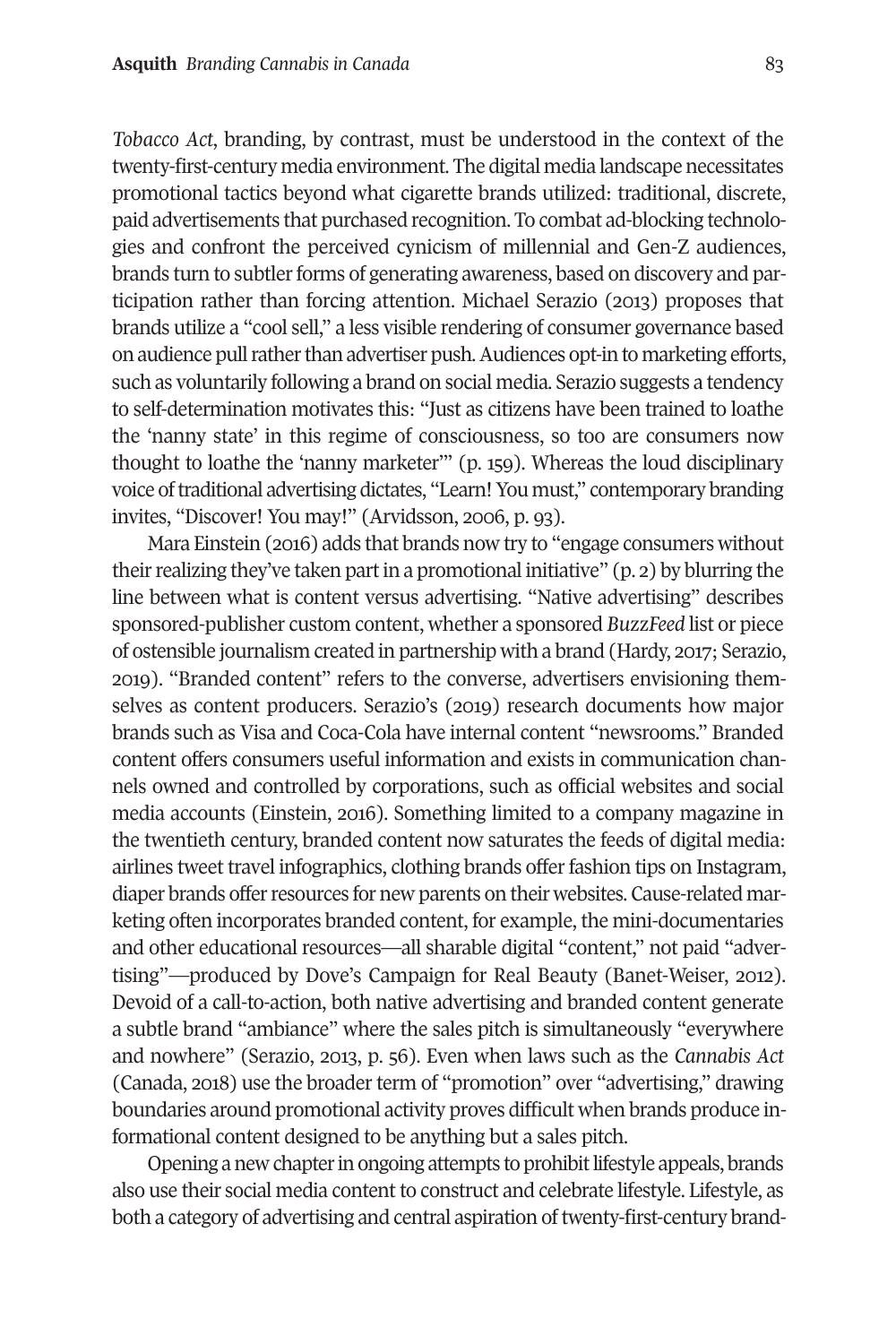ing, confirms how branding now privileges "the making and selling of immaterial things—feelings and affects, personalities and values—rather than actual goods" (Banet-Weiser, 2012, p. 7). Adam Arvidsson (2006) posits that branding offers a "context for consumption" (p. 8), a way of life that helps commodities "anticipate a certain attitude, mode or feeling" (p. 61). Lifestyle advertising relies on depictions of settings, activities, and social situations, illustrating how commodities connect with desired values while communicating little about the product itself (Leiss, Kline, Jhally, Botterill, & Asquith, 2018).

Arvidsson (2006) concludes that "for consumers, brands are a means of production" (p. 93), because their carefully crafted images offer a context for consumption, an invitation to participate in a lifestyle–identity, but simultaneously, for capital, "brands are a means of appropriation," because they "capture the productivity of the social and subsume it as a form of value-generating immaterial labour" (p. 94). Twenty-first-century brands are unfinished texts that consuming subjects must complete (Banet-Weiser, 2012; Carah & Angus, 2018; Serazio, 2013). This downloading of brand-building to consumers is now central to brand management. Sarah Banet-Weiser (2012) distills that advertisers desired mass audiences in the mid-twentieth century and niche audiences by the end of the century. In the current era of interactive media, however, they care most about engagement with audiences. When users themselves participate in, if not lead, promotional campaigns, it creates an obstacle for advertising law.

Deemphasizing hard sells and instead investing in a digital brand community merges advertising into public relations—a promotional domain that appeared distinct from advertising only a few decades ago. Edward Bernays, a self-proclaimed founder of American public relations, achieved fame by earning free media attention for his clients rather than paying for it through traditional advertising. Another element of Bernays' repertoire can be seen in twenty-first-century branding: word-of-mouth marketing and selling *through* opinion leaders (Einstein, 2016). The trusted leaders of the twenty-first century are social media "influencers," a form of celebrity that can be utilized by brands through various sponsorship deals (Abidin, 2018; Banet-Weiser, 2012; Marwick, 2015). Contrary to the time of the *Tobacco Act*, regulators may potentially need to monitor a decentralized network of cannabis brand ambassadors, rather than merely the advertising and sponsorship activities of a few large cigarette makers.

In summary: first, twenty-first-century brands utilize digital and social media for subtler forms of promotion, whereby advertising is concealed as organic digital content that audiences can voluntarily discover, follow, and share. Second, brands further embrace lifestyle imagery on social media, offering attitudes, feelings, and open-ended contexts for commodity consumption. Third, the governed labour of consumers further constructs and authenticates brand value. Finally, brands also position themselves in an economy of attention through techniques long deployed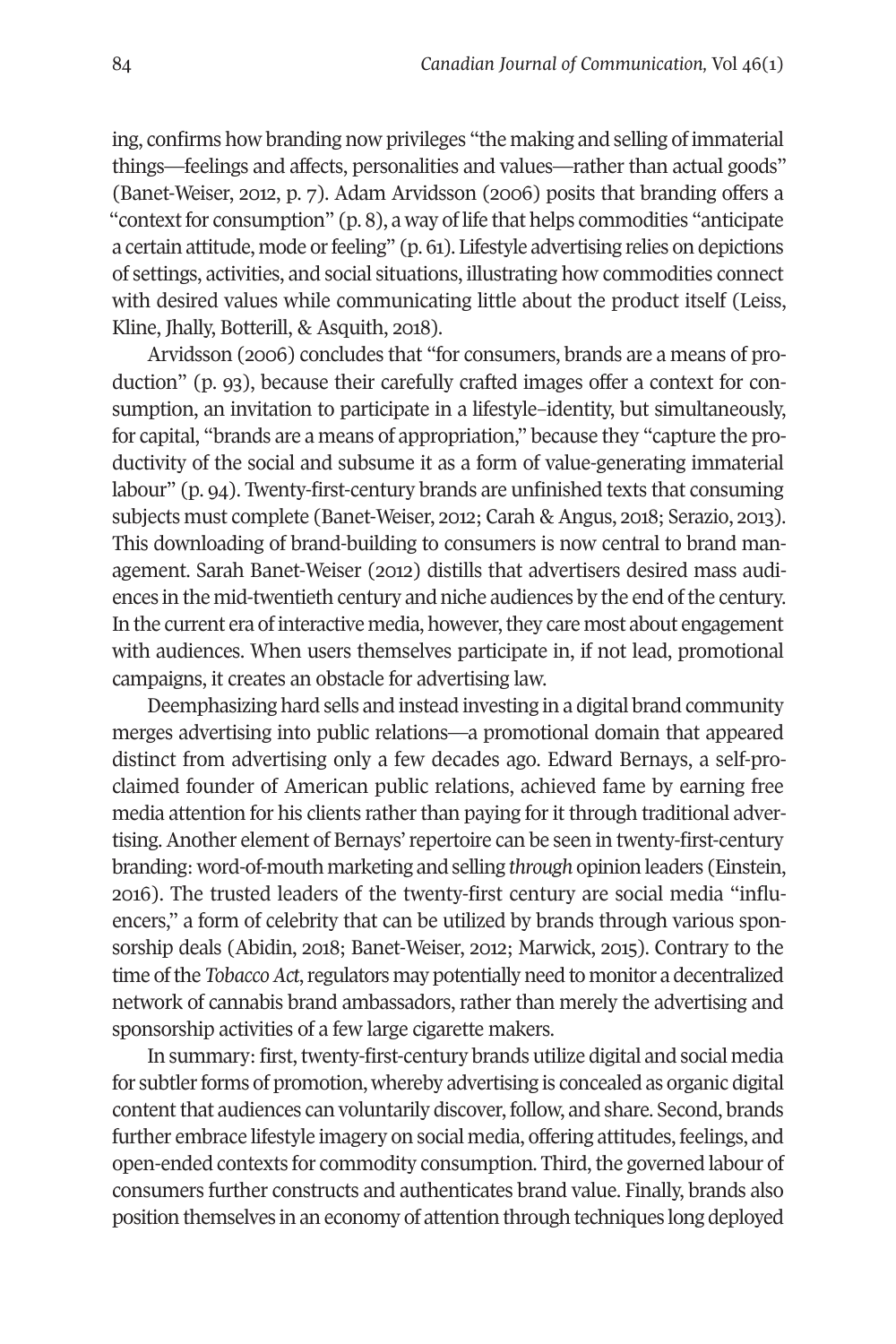#### **Asquith** *Branding Cannabis in Canada* 85

by public relations practitioners, from earned media attention to leveraging influential personalities. As this primary analysis will demonstrate and assess, these features of contemporary branding deliver new tests for advertising law and regulation, including Canada's *Cannabis Act*.

#### **Method**

The analysis is performed on an archive of digital promotional materials from 20 cannabis brands licensed in Canada, collected by a small research team from October 17, 2018, until mid-December, 2019. The 20 brands were selected as those with the most active marketing efforts, measured by the extensiveness of their social media presence and/or coverage in the trade press, during this 2018–2019 period.2 When considering brands to study, conscious decisions were made to include ones from different provinces and ones owned by different corporations, as many cannabis brands are owned by larger entities, such as Canopy Growth and Aphria. October 17, 2018, the day the *Cannabis Act* took effect, was selected as a start date; although some brands began promotional efforts ahead of legalization, this study aims to analyze their practices in the context of what is permissible by law. To keep the sample cohesive, the archive ends in December 2019 because, as of this month, additional products—such as cannabis-infused beverages, edibles, and topicals—entered the Canadian market.

The materials collected are predominantly artefacts of branded content, because paid cannabis advertising remains prohibited by several major platforms, such as Google (including YouTube) and Facebook (including Instagram). Activity was focused on Facebook, Instagram, and Twitter, as well as official websites, as they are the platforms used most frequently by the brands selected. Fewer brands were active on YouTube or Snapchat at the time of collection. This archive contains nearly 4,000 screen captured items, including 1,724 Instagram posts, 670 Facebook posts, 928 Twitter tweets, as well as another over 400 social media posts from other social media users tracked through brand-created hashtags, and approximately 100 webpages and blog posts, including video content. Some brands share the same content across their multiple social media channels and, consequently, there is considerable duplication represented in these numbers, approximately onethird of the total sample.

Beyond the discussions contained in this article, it is important to capture these materials as this initial 14-month period represents a time of experimentation and possibly testing the waters for how Health Canada will interpret and operationalize the *Cannabis Act*. Health Canada may intervene with additional guidelines that alter these practices and much of this social media content could be deleted. In fact, at the time of writing, some posts described in this article have already disappeared, although it is unclear if these removals are the result of changing marketing strategies, platform-specific content policies, or conflicts with the *Cannabis Act*.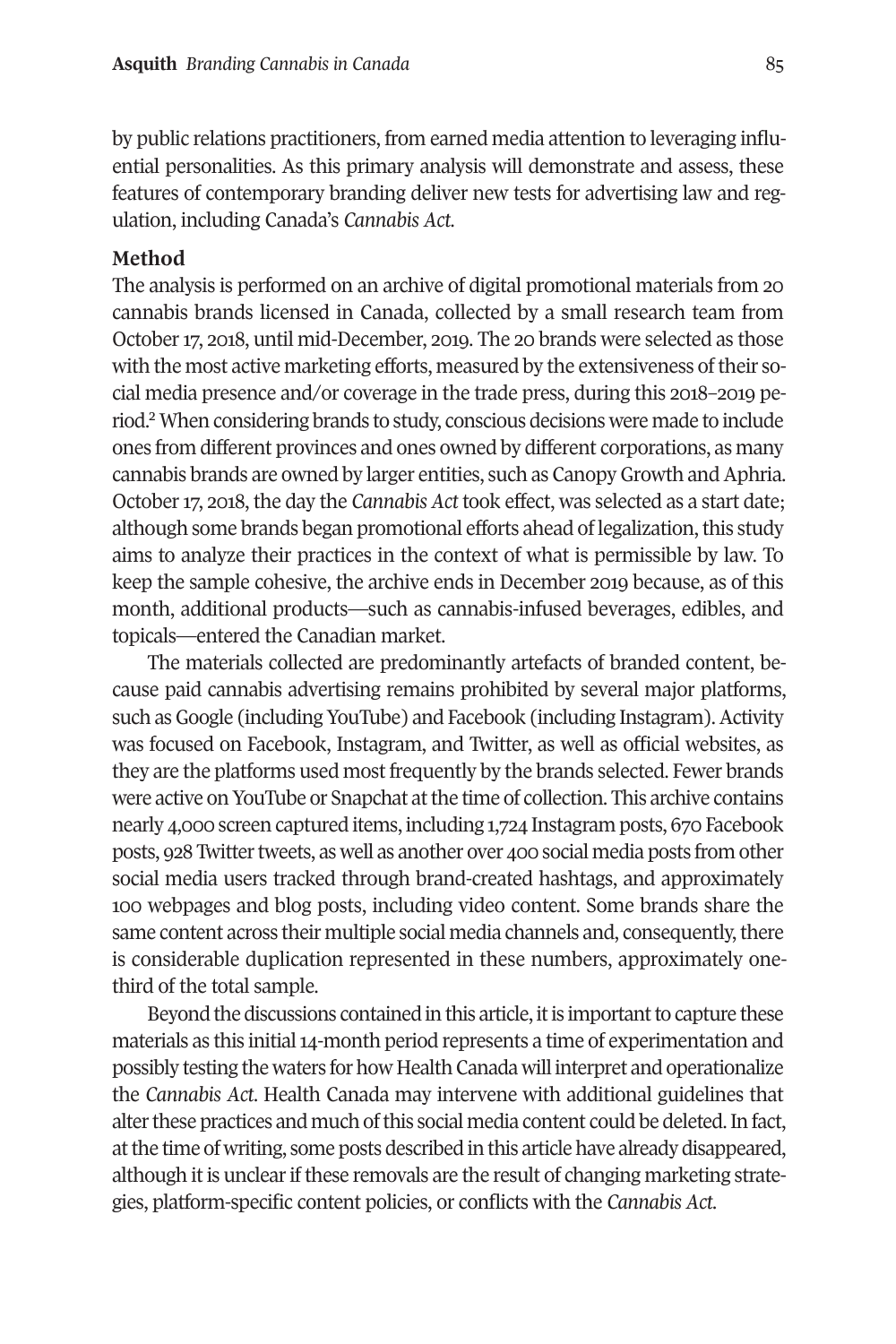These primary sources have been triangulated with articles on cannabis marketing from the advertising trade press, Canada's *Strategy* magazine, and cannabis industry trade press, such as the Postmedia-owned *Growth Op*. As Thomas Corrigan (2018) recommends, reviewing the trade press offers an opportunity for critical researchers to "listen in" (p. 2757) on media industries. Combining trade press analysis with a reading of a large sample of advertising texts is common in other works, such as Roland Marchand's (1985) *Advertising the American Dream*  and William Leiss, Stephen Kline, Sut Jhally, Jacqueline Botterill, and Kyle Asquith's (2018) *Social Communication in Advertising*. The social media promotion examples and trade press sources are considered and compared in the contexts delineated in the preceding two sections: the legal history of the *Tobacco Act* and theories of contemporary branding.

#### **Branded content as education**

During legal battles over tobacco advertising, policymakers grappled with traditional print advertising and later event sponsorship. They did not have to contend with brands producing large quantities of educational content—a common category of the promotional artefacts collected from the sample. Cannabis as a familiar-yet-newly legal product furnishes an ideal opportunity for brands to create informational digital content under the auspices of educating Canadians on legal consumption. Such brand-produced content invites consumers to discover the names of new brands and also functions to legitimize cannabis.

In the immediate period after legalization, brands produced communications that resembled public service announcements. The brand Tweed entered a partnership with Uber and Mothers Against Drunk Driving (MADD) to educate consumers on impaired driving. Built around the concept of "101 things to do high instead of drive," the fall 2018 campaign involved web content and advertisements in digital, print, and outdoor locations (Kolm, 2018). Campaign materials incorporate Tweed's logo and colour palette but do not promote cannabis. Consistent with the growth of cause-related marketing (Banet-Weiser, 2012), several brands embrace the cause of cannabis amnesty, a move to expunge pre-legalization cannabis-related criminal records. This is an important social justice movement, as cannabis criminal charges disproportionately target Black and Indigenous people and people of colour. However, this is also an example of the marketing goal of cause-brand fit (Leiss et al., 2018). The brand Doja aligns itself with an organization called Cannabis Amnesty and the partnership involved a van featuring the Doja logo visiting Canadian cities to collect signatures throughout 2019 (Dunne, 2019). This is in line with other brands that position themselves with an activist voice, for example Lush Cosmetics, which utilizes its retail locations for what Melissa Aronczyk (2013) terms "sponsored protest" (p. 8).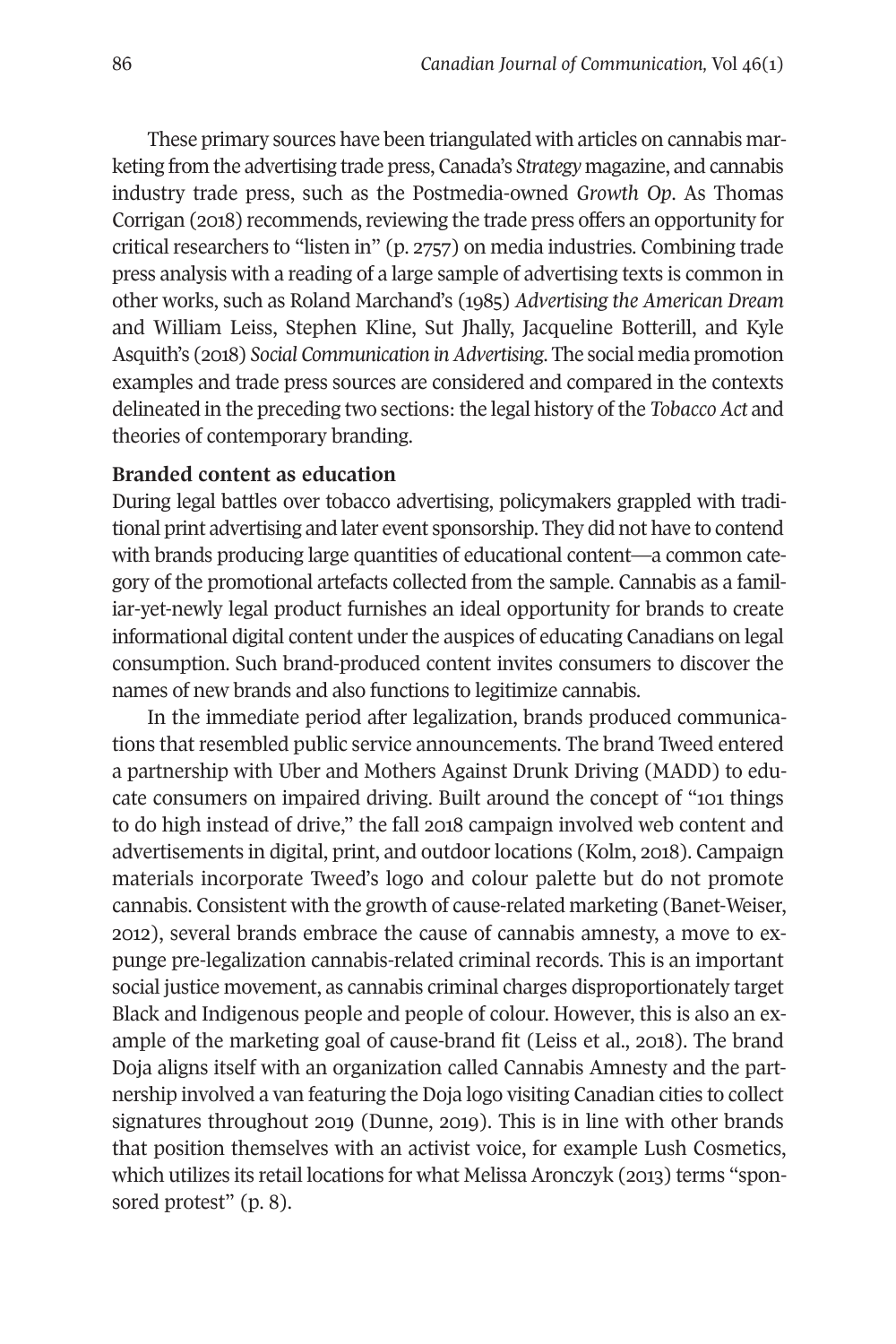Recognizing that legalization is likely to attract new users, cannabis brands publish advice on their websites and social media feeds that conveys the helpful tone of education, not the persuasive tone of advertising. Consistent with the age restrictions of the *Cannabis Act*, websites require visitors to input their birthdate to enter and social media accounts limit access to social media users whose profiles indicate they are of legal age. The brand Blissco (2019) publishes articles such as "Talking to Your Family about Cannabis" on its website, while Tweed writes blog posts with titles such as "How to Come Down from Being Too High" (2018a) and "9 Responsible Use Tips to Help Be a Real Adult" (2018b). According to the trade press (Brunico Communications, 2018), Tweed engineered these blog posts in October 2018 for search engine optimization, recognizing many Canadians would be researching cannabis the month of legalization. The posts model the cool sell philosophy: while audiences appear to serendipitously discover them, the content has been strategically designed to ensure this discovery is far from accidental (Serazio, 2013).

Functioning as both a public service announcement and education, the refrain for new users to "start low and go slow" frequently appears in both web and social media content. This messaging recalls other "sin" industries throughout the twentieth century, namely tobacco and alcohol, that stressed "responsible" consumption while simultaneously leaving it up to the consumer to define their own limits. Lisa Jacobson's (2012) analysis of American alcohol advertisements after prohibition locates how advertisements used ambiguous definitions of moderate consumption and moved the "burden for protecting the public against harm" (p. 124) from the product maker to individual. As an illustrative example, the brand Houseplant released a now-deleted video on its website in March 2019. This twominute video, part of a "Houseplant Presents" series, serves as an educational lesson on "portion control." The video has an eighties aesthetic, consistent with the brand's retro image, and documents a fictional party scene in which one partygoer warns a woman about smoking too much cannabis too quickly. The climactic scene consists of the woman who consumed too much in a washroom, paranoid and comically giving herself a pep-talk to "get it together." Houseplant founder Seth Rogen narrates, advising consumers to start slow and "if you're not excruciatingly tired or having a panic attack, maybe have another hit" as well as casually reminding it is "better to under do it than over do it" (Houseplant, 2019a). The video features extreme overacting and random B-roll footage, recalling the knowing-wink humour used by brands such as Old Spice to create entertaining, authentic, and sharable digital content that resonates with even the most cynical of audiences (O'Barr, 2007).

While informational resources exist as branded content in "owned" media spaces, women-targeted brand Van der Pop (2019) developed informational resources in a paid media context with a multimedia native advertisement on Vice's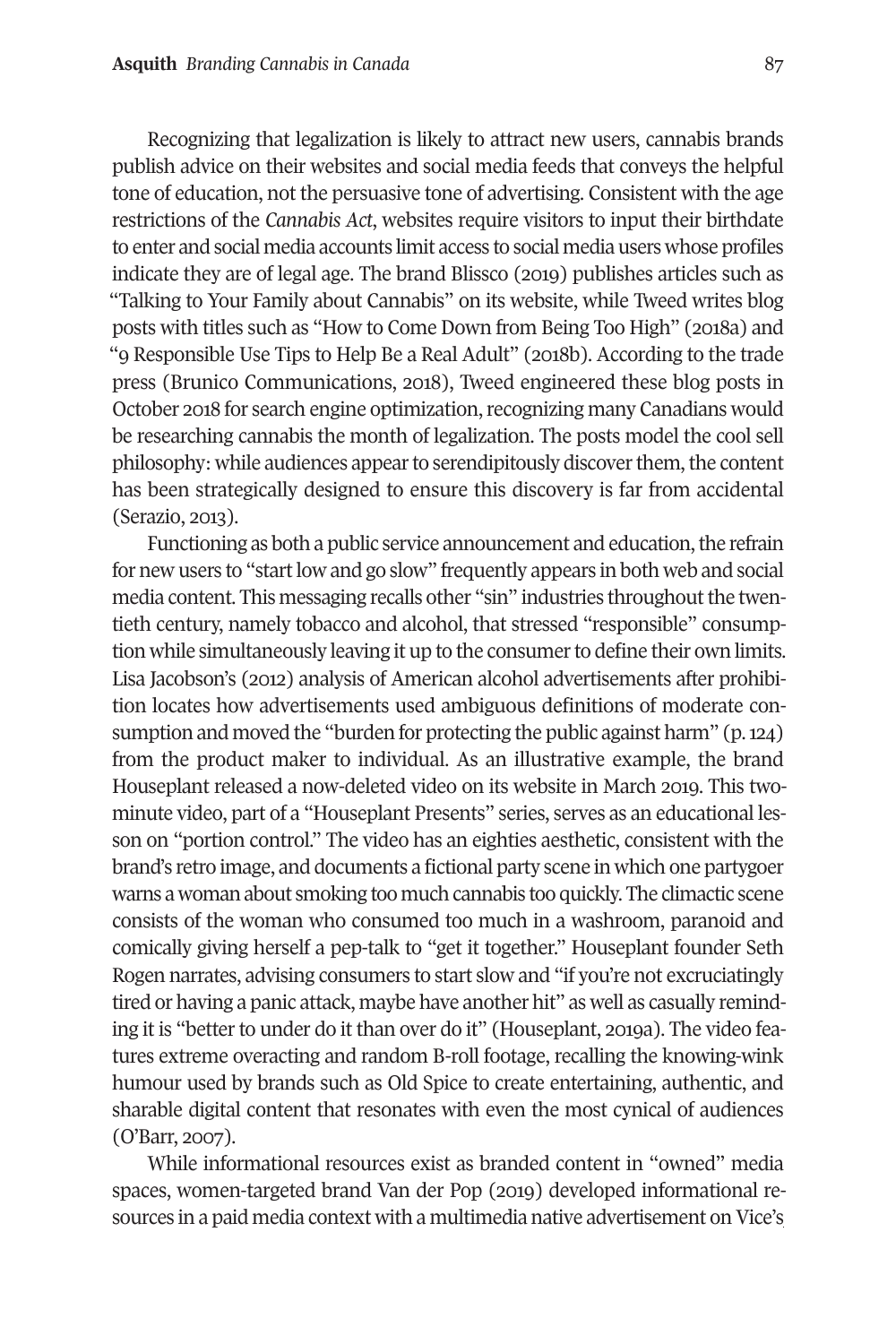website. Placed in Vice, this material retains a greater aura of authenticity and may come across even less overtly promotional (Einstein, 2016). The age-gated microsite reinforces the Van der Pop brand's colours and visual style and offers multimedia content, such as the "Open Session" video series on the topics of sex and cannabis, debunking cannabis myths, and cooking with cannabis. Offering quasi-journalistic reporting while reinforcing the brand's unique positioning, video content titled "High Femme" spotlights women in the cannabis industry. Consistent with native advertisements, such as those produced by the *New York Times'* T Brand Studio, the content is presented as editorial but with the brand reinforced in an ambient manner, everywhere and nowhere. The microsite's header included a typical native advertising disclosure: "Partner content … created in collaboration with and paid for by Van der Pop."

The above examples are consistent with twenty-first-century branding practices, including the production of "non-advertising" informational content that pulls in and engages audiences, embrace of relevant social causes, and lack of direct sales pitch. The arrangements between Tweed and MADD, or Doja and Cannabis Amnesty, are neither advertising nor sponsorship. Web content such as the Seth Rogen-voiced video is likewise content, not advertising. In fact, the Van der Pop native advertisement is one of the few examples collected that satisfies the narrow definition of advertising as paid media placement.

To its credit, the *Cannabis Act* focuses on promotion broadly defined and avoids the term *advertising* entirely. The obstacle, instead, is one of enforcement. The exceptions for informational and brand-preference advertising to adults carry over from the *Tobacco Act*, which was written at a time when such exceptions allowed for relatively contained avenues of promotion. Regulators may not be able to track or confront promotional practices when they consist of a logo-laden van driving city-to-city with a petition, or a plethora of ever-growing social media posts and web content. Moreover, the brand presence on some of these materials is so subtle that it may not be detected by audiences or regulators as promotional at all. In addition, the age-gating of material meets the minimum standard in the *Cannabis Act*, but in doing so, illustrates how its promotional restrictions assume a media environment where brands can fully control who sees their material. The law may not consider the ways in which this content is designed to be shared by social media users, something essential to twenty-first-century branding. Some cannabis brands include an unenforceable decree that by following their social media feed, users pledge to be of legal age and not share content with those under 19.

#### **Social media content as providing a context for consumption**

A significant amount of social media activity contributes to branding by constructing abstract attitudes and feelings or more literal contexts for cannabis consumption. This supports Arvidsson's (2013) theory, which argues that brands are "more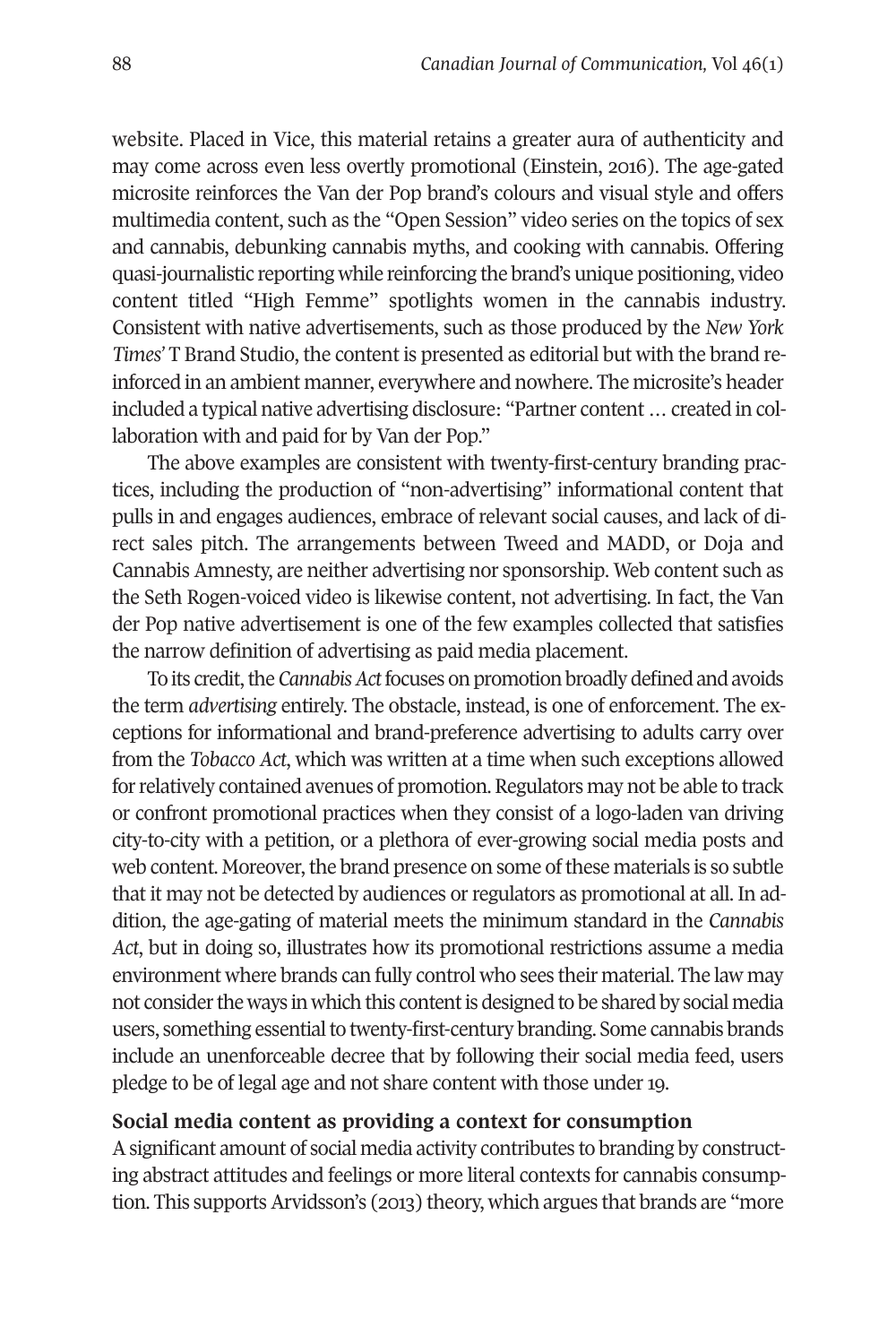than mere symbols" and instead "objectifications of a particular way of living with commodities" (p. 377). In offering a vision for living with commodities, social media imagery may also help to normalize legal cannabis consumption in the same way that cigarette advertising visuals countered smoking critiques.

Nature and landscape photography appear in the Instagram feeds of several Canadian cannabis brands. The brand Cove (n.d.) is notable, with many of the company's Instagram posts showcasing nature photography. Cove's posts often include hashtags such as #travel and #travelphotography. Their vivid images of a rustic dock at sunrise over serene water, a Muskoka chair looking out over a dock at sunset, and many images of the Rocky Mountains stand out as an Instagram user scrolls their feed. Cove (2018) captions some of these Instagram posts with cannabis puns, such as a photo of the sun peeking through a treed mountainside captioned, "Enjoy the trees."

The calm, uninhabited spaces of the Canadian outdoors fit into the aspirational "dream life" culture of Instagram, but they also recall cigarette advertisements of the seventies and eighties. The iconic Marlboro Country campaign, as interpreted by Douglas Holt and Douglas Cameron (2010), is not about a "cowboy" character but an independent and autonomous life in frontier spaces. These advertisements connote freedom, including freedom from authorities telling you not to smoke. The Marlboro brand's imagery offered an enticing context for consumption—the physical landscape itself symbolized a state of mind. Tobacco market research from the seventies and eighties reveals the importance of advertising with themes of independence and self-confidence to reach youth (Dewhirst & Davis, 2005; Robinson, 2018). Accordingly, cigarette advertisements targeting young and new smokers "featured solitary wind surfers, skiers, and mountain climbers … activities of a youthful nature that also communicate a feeling of independence and freedom, in settings of excellent scenic value where the environment is pure and pristine" (Pollay, 2000, p. 143). Timothy Dewhirst and Robert Sparks (2011) also describe lifestyle imagery of cross-country skiing or hot air balloon journeys in cigarette advertisements from the eighties. As a contemporary cannabis equivalent, the brand Flowr's (n.d.) Instagram photos depict individual people participating in outdoor sports, such as a solo cross-country skier in the wilderness or a sole skater on outdoor ice at night. Beyond nature visuals, social media posts of inspirational quotes further embrace ideals of self-confidence and autonomy. The brand Qwest's (2019) Instagram feed includes quotes such as, "When someone tells you it can't be done, it's more a reflection on their limitations than yours."

Other Instagram activity builds cannabis brands by offering more literal, but equally attractive, contexts for consumption—a vision of ways to live with commodities. Playing into a cliché, six different brands produced Instagram content associating cannabis with vinyl records. Self-care furnishes another visual cliché for multiple brands, generating Instagram photographs that display cannabis prod-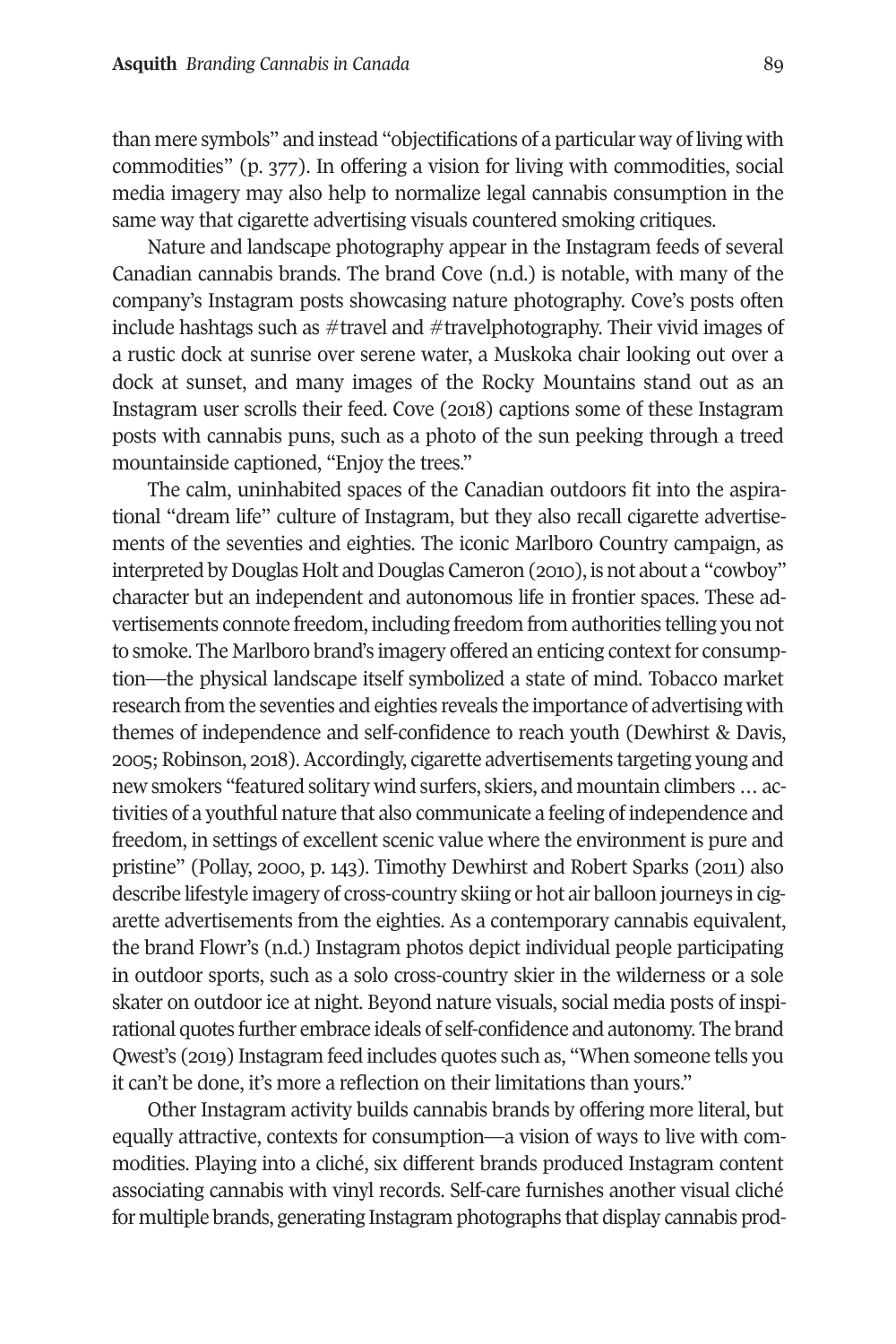ucts beside a book in a cozy reading spot, or depict product packages arranged with items for a bubble bath. Food, and socializing over food, marks another common trope, with several brands conveying this context on Instagram. The brand Solei (2019a) crafts numerous posts with this theme, such as a photo displaying a charcuterie board with pre-rolled joints, the brand's package, and other cannabis accessories, with part of the caption reading, "Forget the group message and rediscover the meaning of a group chat." These posts avoid flaunting consumption, such as a group of friends passing a joint. Without the presence of people, the consumption of cannabis is always implied through the settings displayed.

Looking back at tobacco history once again helps to interpret the significance of the imagery in these Instagram posts. Dewhirst and Davis (2005) argue that cigarette advertising sought to make smoking seem "normal," because research showed that cigarette smokers felt as if they were social pariahs. Therefore, the visuals help legitimize the consumption of cannabis at a time when existing and new cannabis users may still feel stigmatized. Additionally, visual clichés of outdoor sporting activities such as skiing benefitted cigarette makers by connoting health. Cigarette makers leaned on imagery of active lifestyles to imply health claims that they could not make explicitly. Similarly, for contemporary cannabis brands, social media photography of nature, self-care, food, and socializing helps to associate their newly legal commodity with positive physical and mental health, without actually making such claims. Combatting anti-drug messaging from previous decades that may have portrayed a downward spiral of addiction, cannabis marketing positions consumption as part of a normal and even active and healthy lifestyle. For controversial products from cigarettes to cannabis, marketing must overcome obstacles beyond brand awareness—lifestyle branding that privileges settings while downplaying the material product helps achieve this.

With numerous parallels to cigarette advertising imagery, the tone conveyed by cannabis brands on social media is precisely the lifestyle appeal the Canadian government sought to prohibit as far back as the 1988 TPCA. The contrast between the law and the activity of brands on social media demonstrates the challenge of drawing legal boundaries around lifestyle branding in the current media landscape. Constraining lifestyle promotion once branding weaves itself into social media proves difficult, because a platform such as Instagram is fundamentally a showcase of lifestyle, of human life full of glamour, recreation, excitement, and vitality. Lifestyle is often encoded into the content by the brands, and it is also actively decoded by ordinary social media users, perhaps imagining themselves in those Canadian nature landscapes, cozy homes, or dinner parties. This active decoding of lifestyle themes is encouraged by surrounding social media content because Instagram posts are experienced scrolling through a feed rather than as a discrete unit in isolation. Nature, travel, self-care, and food are popular genres on Instagram, which both disguises brand-produced posts as organic content and also primes au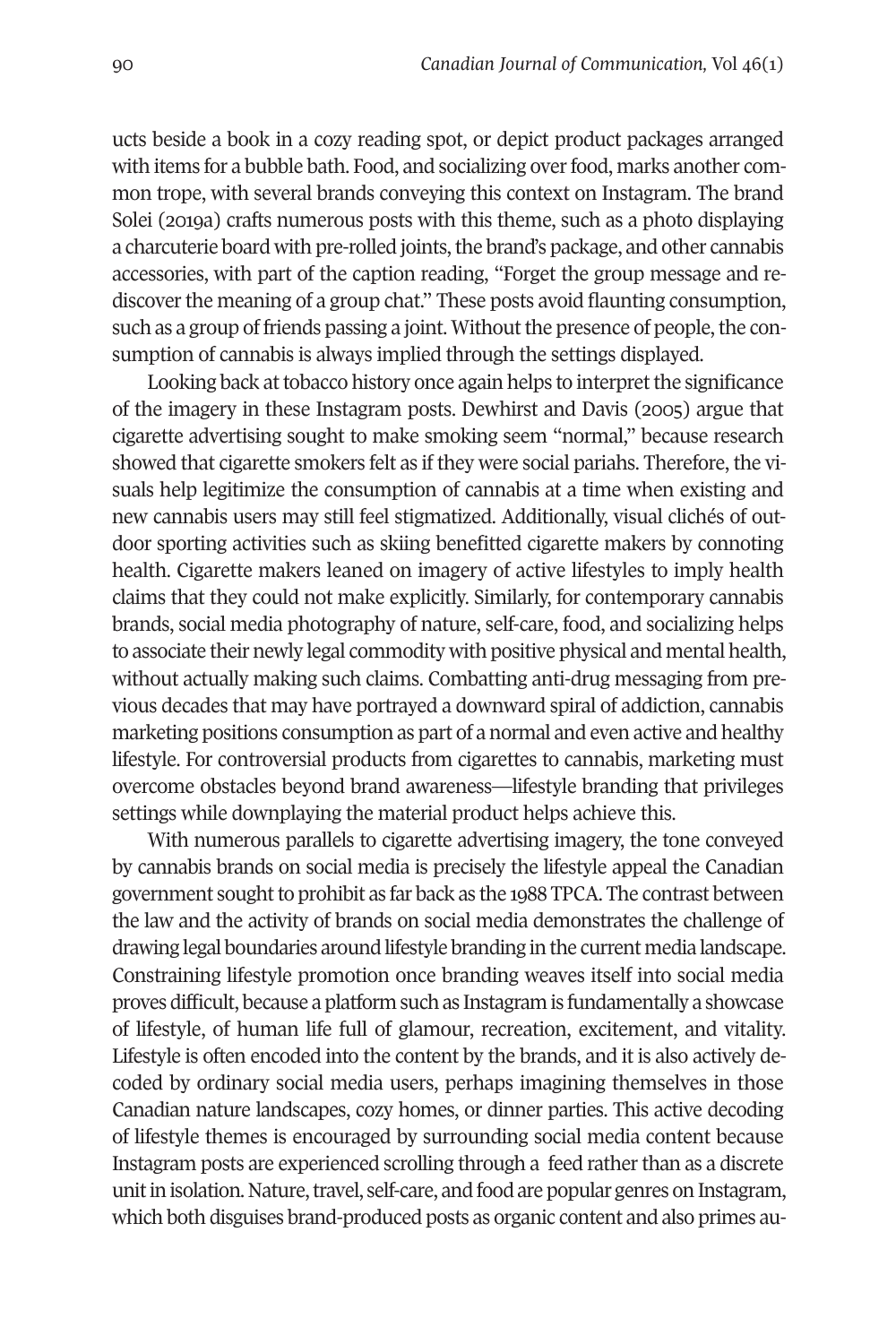diences for decoding. As such, while the compositions and connotations of the posts closely mirror those of twentieth-century cigarette advertisements, lifestyle themes are now endemic on social media to the point they may be impossible to fully contain.

#### **Audience labour in a regime of engagement**

Identifying the active role of audiences as immaterial labourers, Arvidsson (2006) explains that twenty-first-century brand management "is about ensuring that the means of consumption effectively become means of production; that the ethical surplus that consumers produce also becomes a source of surplus value" (p. 82). Canadian cannabis brands do exactly this, recognizing that consumers are "free" to post and comment on social media and that brands conduct this autonomy to provide "free" marketing labour (Serazio, 2013). A *Strategy* magazine article quoted the vice president of marketing for the brand Tokyo Smoke acknowledging that "there's a lot of regulation, so you somewhat rely on consumers to help amplify your brand and spread the message" (cited in Kolm, 2019c, para. 7). "Fans" of brands often do the promotional heavy lifting through their own social media content production, sharing, and participation—another aspect of promotion with which earlier debates over tobacco advertising did not have to contend.

The *Cannabis Act* allows brand elements such as logos to appear on noncannabis products and merchandise. Cannabis brands openly promote this merchandise, offer it through giveaways, and encourage fans of the brand to contribute selfies while modelling it. Common items include branded lighters, hoodies, toques, bags, and even shoes. Merchandise represents a kind of productive consumption, where end consumers become display billboards—in person and on social media. Although cannabis packaging is strictly regulated, some brands still invite consumers to share images of their product, celebrating it as a commoditysign. Houseplant (2019b) posted an Instagram video of their product package on a bookshelf with the caption: "Houseplant should be displayed proudly on a shelf just like that one postmodern classic you bought four years ago but haven't read yet. Post a #HouseplantShelfie." This is a common social media promotional strategy. It is designed to "work from below" by courting user co-production while simultaneously encouraging free exposure as users share a Houseplant "shelfie" with their own followers (Serazio, 2013).

Brands believe interactivity and engagement encourage an "affective connection based on authenticity and sincerity" (Banet-Weiser, 2012, p. 37). Cannabis brands introduce hashtags for consumers to use, such as Solei's "#FindYourMoment" (2019a), which prompts users to consider and share their own individuated and authentic moments. Many social media posts provoke discussion and commenting. For example, Solei (2019b) shared an Instagram video of its product and accessories laid out with a ticket stub and earplugs captioned, "Festival season is in full swing.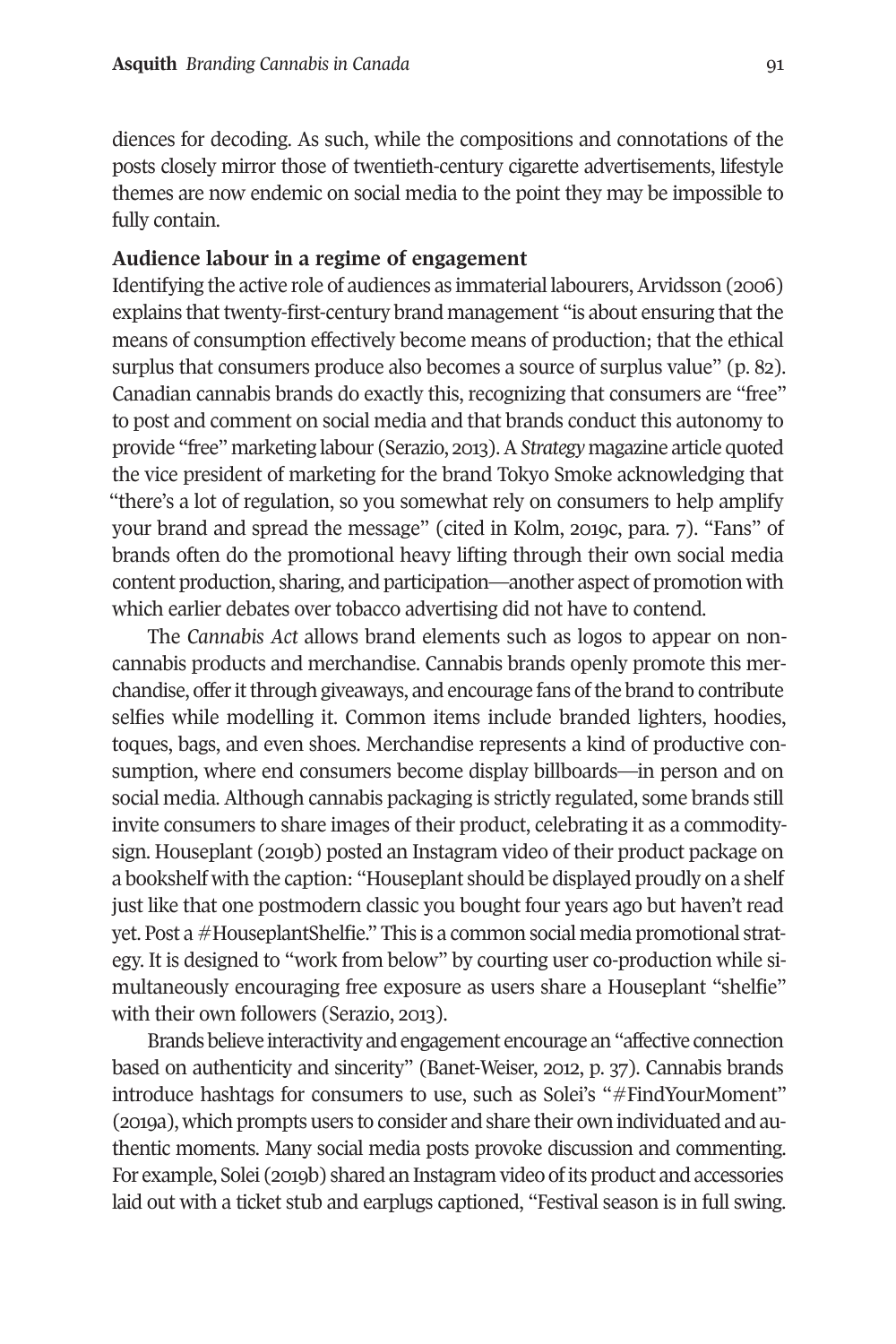What have been your favourites so far and which are you most looking forward to?" The brand San Rafael '71 (2019) similarly employed music festivals for audience engagement, with an Instagram post querying, "From concerts to festivals, which event was super chill, in your first summer of legal cannabis?" In addition to initiating conversation, brands also react to conversations trending across social media platforms by participating in day-to-day trending topics. Contributing to authenticity and sincerity in this marketing regime of engagement, this activity repositions brands as "regular" and relatable social media users rather than a corporate voice of authority. For example, several brands also exploited the Toronto Raptors' 2019 National Basketball Association championship, including the brand HEXO (2019), which tweeted "The North has never been higher. Time to celebrate!"

From the perspective of individual businesses, this may be ineffective branding because companies are emulating their competitors. Holt (2016) observes that while "branding is a set of techniques designed to generate cultural relevance" (p. 42), many "companies are doing exactly the same thing with the same generic list of trends" (p. 49), such as music festivals or the Toronto Raptors. According to the trade press, "brand differentiation continues to be an ongoing hurdle" (Kolm, 2020, para. 1) nearly two years after legalization. Yet, for the growing Canadian cannabis industry, inviting consumers to associate legal cannabis with mainstream topics helps to normalize the commodity, which in turn benefits the industry as a whole. In other words, even the most mundane and formulaic attempts at social media engagement have an important function in generating cultural relevance for the entire product category. Audience labour "authenticates" the product category by treating cannabis brands in the same way as any other corporation; the small act of sharing a user-generated photo of merchandise or products, using a brand's hashtag, commenting on a brand's prompt for discussion about summer concerts, or liking a brand's congratulatory message to the Toronto Raptors legitimizes legal cannabis. And, as long as no material compensation or consideration is given, these small acts fall outside the *Cannabis Act*.

#### **Celebrity, earned media, and non-advertising influence**

Celebrity associations are common with twenty-first-century brands and may also assist with the promotional meta-function of normalizing cannabis. Because the *Cannabis Act* forbids testimonials and endorsements or any depiction of real (or fictional) people, celebrity associations are not traditional endorsement deals but ownership arrangements. Several trade press pieces discuss the move from endorser to co-owner (Finkelstein, 2020; Riches, 2020; Subramaniam, 2019). Ownership group Canopy Growth partnered with Martha Stewart to create a line of products (Kolm, 2019a). Canopy Growth also partnered with Drake on the brand More Life Growth; Drake owns 60 percent and Canopy owns the remaining 40 percent (Subramaniam, 2019). Canopy Growth has also benefited from celebrity with Seth Rogen's afore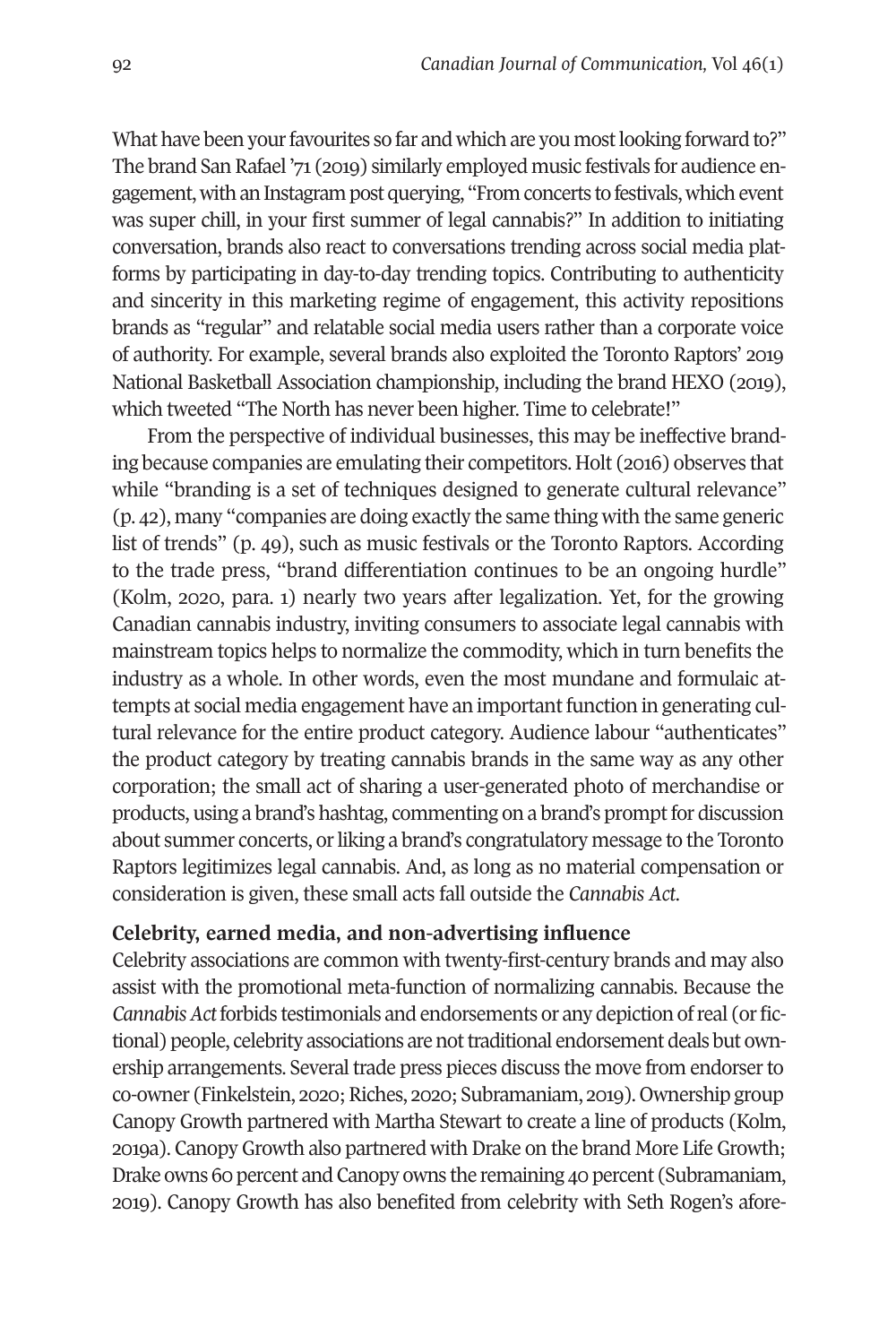mentioned Houseplant. Seth Rogen and Evan Goldberg are the brand's creators and owners; Canopy Growth provides production facilities and has a 25 percent stake in the company (Kolm, 2019b). Rogen announced the launch of the brand with posts on his own social media. Although celebrity endorsements are not unique to the social media era of marketing, celebrities founding their own brands is a more recent development, particularly with beauty/cosmetics influencers. Prohibitions on endorsements, going back to the 1997 *Tobacco Act*, would not have been able to anticipate this arrangement.

Partnerships with celebrities can also generate considerable brand awareness through earned media attention. When Houseplant launched in early 2019, over 50 media outlets reported on Rogen's brand. The value of this kind of earned media—the classic public relations game—may be worth the "expense" of giving up an ownership stake. The *Cannabis Act* (Canada, 2018) cannot control this kind of earned media because its promotion restrictions do not apply to a published "report, commentary, or opinion … if no consideration is given" (section 16(b)). Writing in the *Growth Op*, a lawyer surmises that "a press release or media statement about a business collaboration is no more a depiction of a person than would be the case for an executive who isn't a celebrity, if it's even a 'promotion' at all" (Finkelstein, 2020, para. 9).

Contemporary brands shift emphasis from paid media advertising to earned media as a way to combat ad blocking and avoidance. For cannabis brands, further earned media attention came from legalization launch events. Tweed invited journalists to an elaborate October 17, 2018, launch party in Toronto to document the evening on social media and write about it for their respective outlets (Krishnan, 2018). A number of social media personalities also attended the launch party, recording their experiences with an abundance of photos of Tweed logos and gifted merchandise. The line between journalistic media and social media influencer and therefore endorser—is now difficult to locate. Exceptions for reporting "if no consideration is given" rest on a twentieth-century mass media environment where reporting and publishing were exclusive domains reserved for trained journalists from established outlets, rather than bloggers and social media celebrities who can be courted with exclusive event invites. Additionally, because the social media influencer is defined as a mindset and set of practices rather than a specific achieved status (Marwick, 2015), there exists a seemingly limitless number of individuals to partner with and invite to events.

#### **Conclusion**

On paper, Canada's 2018 *Cannabis Act* places strict prohibitions on promotion. In practice, this research documents extensive activity that functions to both build brands as well as legitimize and normalize legal cannabis consumption. The law borrows from the 1997 *Tobacco Act* to regulate promotion, but cannabis brands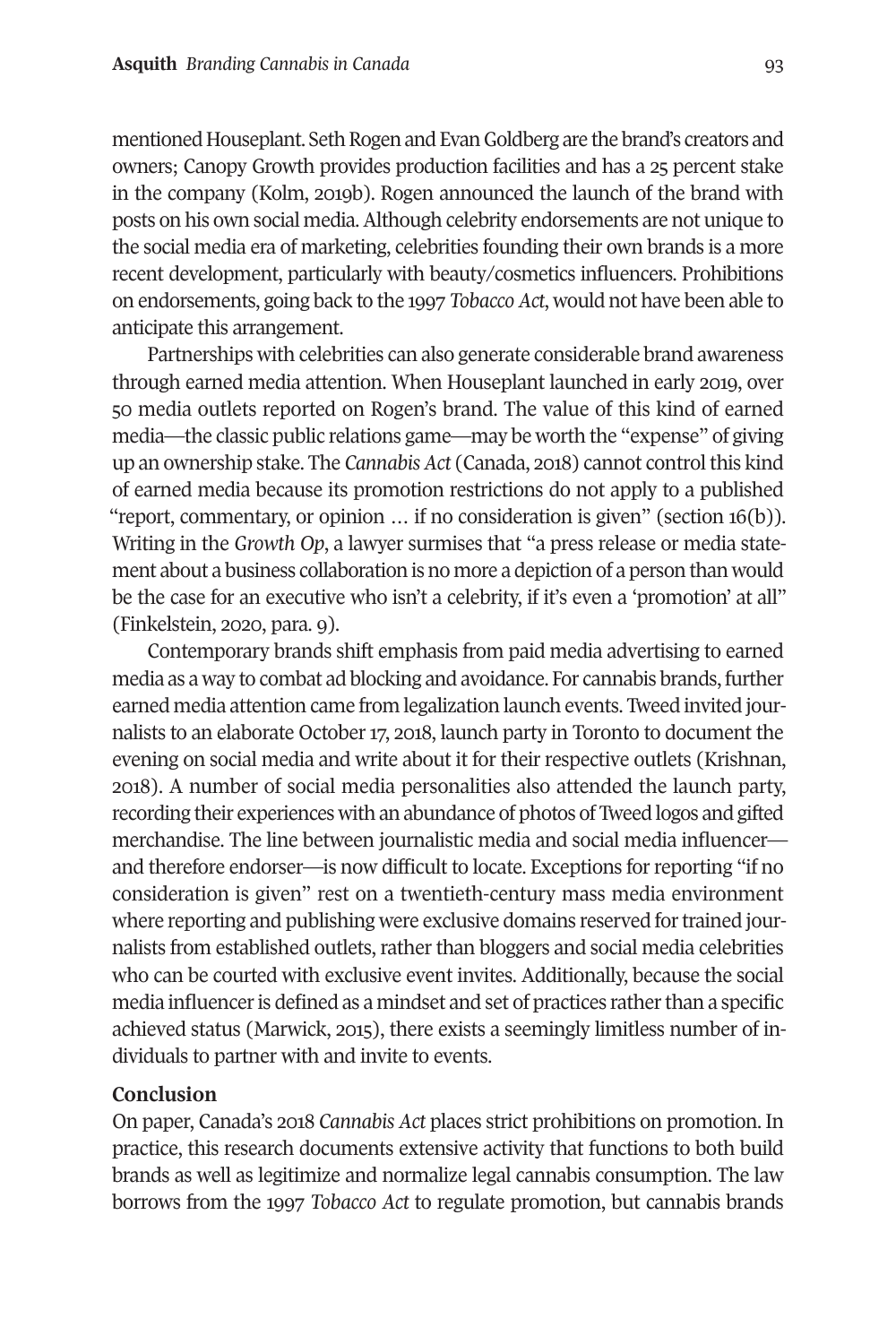are far more prolific in quantity and bolder in marketing content than cigarette makers operating under similar rules. This may be because cannabis marketing remains in its infancy and has yet to face major challenges from Health Canada. Cigarette makers, by contrast, have now been on the losing end of decades' worth of legal cases and are winding down marketing efforts.

This divergence can, however, also be attributed to the fact that cannabis brands all launched in the social media era—a different media landscape with a different advertising philosophy than the one that existed during the debates about tobacco. In following, rather than insinuate a nefarious attempt to defy the spirit, if not letter, of the *Cannabis Act*, this analysis suggests cannabis brands are navigating the law simply *by embodying what it means to be a twenty-first-century brand.* Cannabis brands cannot buy advertisements on television, but many twenty-first century brands are less interested in those promotional methods. Similar to contemporary brands in almost all other consumer product categories, cannabis companies produce digital content that offers consumers "education" instead of a hard sell; create vivid imagery to convey lifestyle through day-to-day social media posting; engage audiences through user-generated and viral content; and rely on celebrity partnerships, earned media attention, and social media influencers. Cannabis brands embody the philosophy of the cool sell, governing consuming subjects in a manner that is subtle, participatory, and seemingly serendipitous (Serazio, 2013).

The promotion restrictions of the *Cannabis Act*, based on the *Tobacco Act*, are media neutral. Nevertheless, they might have best achieved the intended policy goals in a twentieth-century marketing paradigm, where allowable promotion meant an informational print tobacco advertisement in a physical publication mailed directly to someone of legal age, or brand-preference cigarette logos posted around an age-restricted nightclub. This research shows how branding on social media complicates legal boundaries, such as identifying what constitutes promotion, how effective age restrictions can be enforced, the definition of lifestyle advertising, or the difference between endorser and company co-owner. Additionally, the social media era allows for a much greater prevalence of owned media content, earned media attention, and user-generated content and influencer marketing. The slightly more lenient 1997 *Tobacco Act*, a solution to the Supreme Court striking down the 1988 TPCA for going beyond minimal impairment of the right to free expression, opened the door for limited promotion, or at least limited by standards of a mass media era.

Larger conclusions beyond the specific case study of cannabis can be drawn from this research, relating to the incompatibility between advertising law, presupposing an older and narrower conceptualization of advertising, and contemporary branding practice. This incompatibility exists on two fronts. The first is the design of law and other regulations. Much of Canadian advertising law and regulation, including industry self-regulatory codes, was born out of early twentieth-century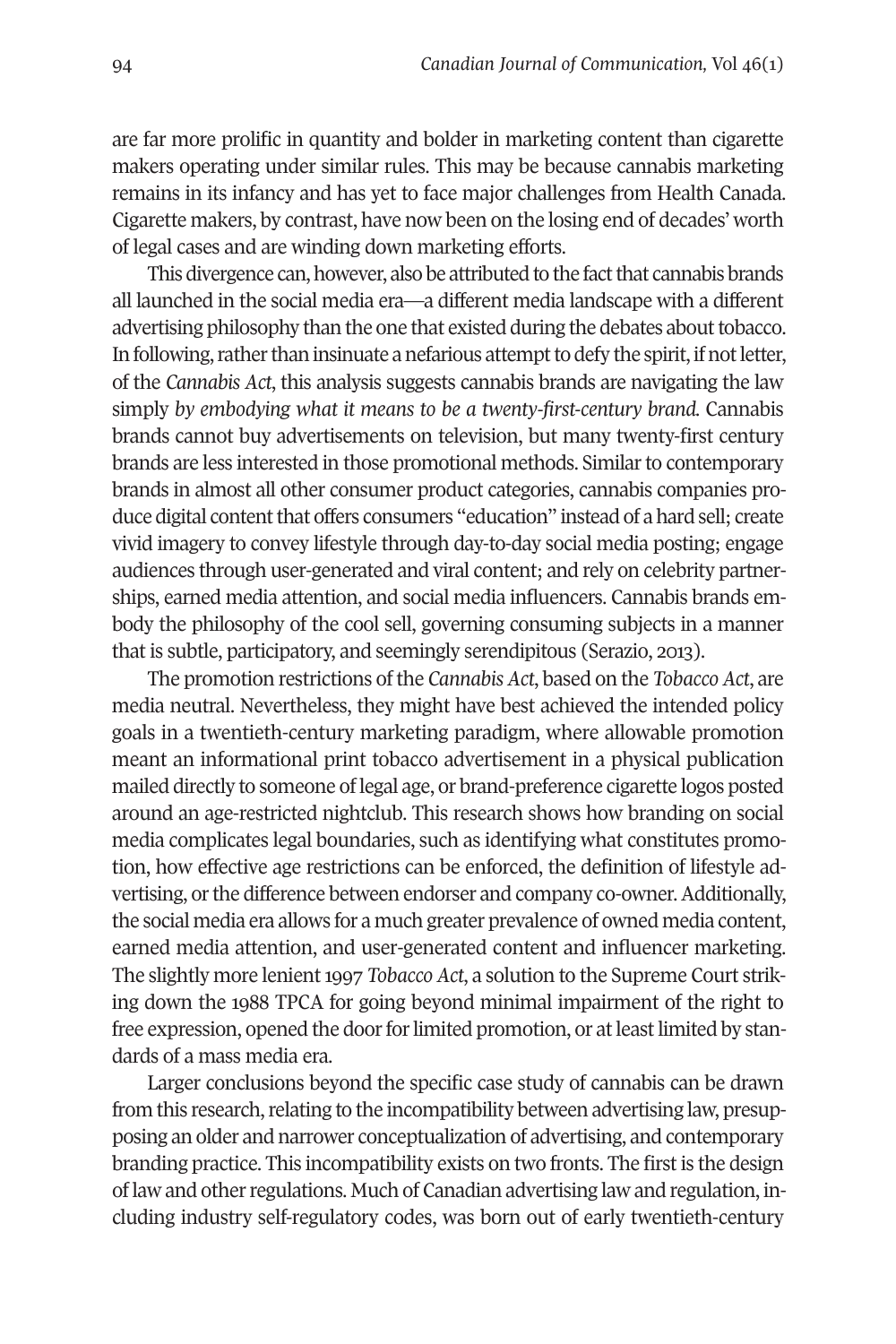concerns related to false and misleading advertising (Leiss et al., 2018). A misleading product claim remains "the root of all evil" (Pritchard & Vogt, 2015, p. 45) in advertising law. Yet, successful branding now occurs not through product performance claims but instead a subtle brand ambience, the development of an affective and open-ended context for consumption.

The second incompatibility exists in the possibility of enforcement. Even where the letter of advertising law and regulation adequately captures contemporary branding activities, enforcement in the social media era remains an immense challenge. Most Canadian advertising regulations, including those contained in the 1997 *Tobacco Act*, best suit a media environment where advertising can be easily monitored by regulators or through consumer complaint mechanisms. When promotion includes day-to-day social media posting, or even user-generated content, it becomes too great in quantity for any regulatory body to comprehensively monitor. Consider that this article's sample of cannabis promotional material, covering 20 brands for a 14-month period, quickly added up to almost 4,000 items. This material is also ephemeral compared to traditional print or broadcast advertising; content can be quickly deleted, and with Instagram stories, the content is designed to disappear. Furthermore, for consumers to complain and/or regulators to investigate, they must be able to detect something as promotional, which contradicts the current advertising objective of ensuring consumers—and by extension regulators—do not perceive branded content, native advertising, user-generated content, or an influencer's endorsement as an advertising message (Einstein, 2016). As Serazio (2013) summarizes "advertising is slowly receding from view even as it, paradoxically, becomes more ubiquitous than ever" (p. 169).

Through the case study of cannabis promotion, it is apparent that contemporary branding practice has expanded in scope and scale beyond the regulatory apparatus that is supposed to govern it. Although this article makes a contribution in identifying the disconnect, further interdisciplinary research—incorporating media theory, marketing and branding literature, and Canadian jurisprudence is needed to better understand and work to bridge this gap. In creatively considering the future of advertising regulation, several lingering lessons from the history of cigarette advertising must also be considered. Corporations enjoy a Charter-protected right to freedom of expression. Any significant attempts to shape and constrain commercial discourse can be expected to be met with legal challenges from industries that depend on commercial speech, as with the case of tobacco. Largescale prohibitions on specific practices or the advertising of entire product categories, then, are unlikely. However, as Dewhirst and Sparks (2011) observe, partial advertising restrictions simply encourage companies to shift marketing budgets to other avenues; in the case of tobacco, initial advertising bans drove investments in event sponsorship until those practices were later prohibited. Advances in regulation unintentionally inspire further marketing innovation. Speaking to the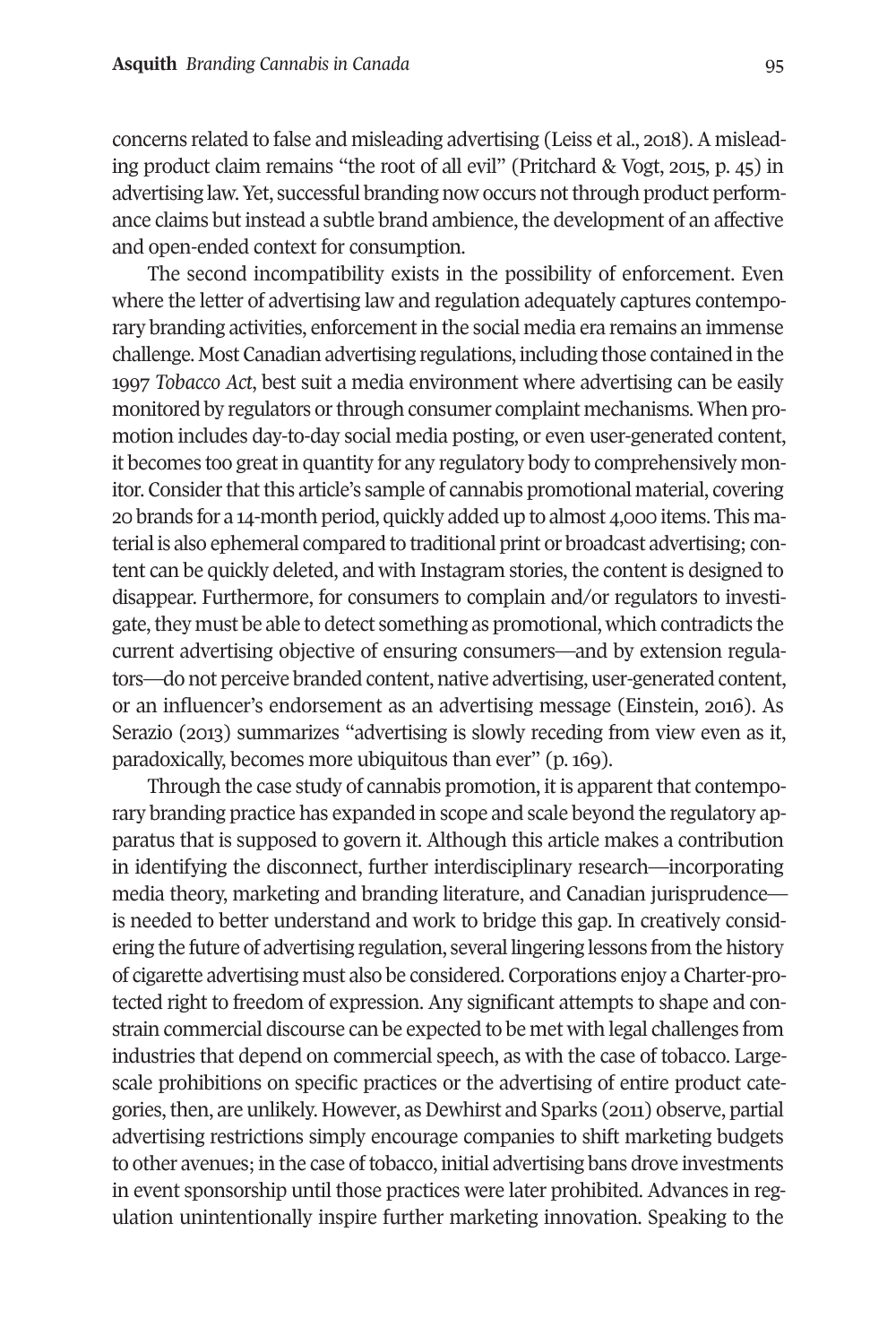<span id="page-17-0"></span>dominance of the institution within media, culture, and society, advertising has always been both a delicate and moving target for regulatory intervention.

### **Acknowledgements**

The author would like to thank the anonymous reviewers and two research assistants, Brenna O'Gorman and Sarah Foster.

#### **Notes**

- 1. There [are questions about why c](https://strategyonline.ca)annabis is regulated more similarly to tobacco than alcohol. This debate relates to the health consequences of the product and is beyond the scope of this article.
- 2. The 20 brands included in the sample are: 7Acres, Ace Valley, Blissco, Cove, Delta 9, Edison Cannabis Co., Flowr, HEXO, Houseplant, KKE, Liiv, Qwest, RIF[F, San Rafael '71, Saturd](https://doi.org/10.18573/j.2013.10256)ay, Solei, Spinach, Tokyo Smoke, Tweed, Van der Pop.

**Kyle Asquith** is Associate Professor in the Department of Communication, Media and Film at the University of Windsor. Email: kasquith@uwindsor.ca

#### **Websites**

Growth [Op, https://www.thegrowthop.com](https://www.blissco.com/blogs/articles/talking-to-your-family-about-cannabis) Strategy, https://strategyonline.ca

#### **References**

- Abidin, Crystal. (2018). *[Internet celebrity: Understanding fame online](https://agencyoftheyear.strategyonline.ca/winners/winner/2018/?e=66250&w=Tweed+%22Hi+Canada%22)*. Bingley, UK: Emerald Publishing. Aronczy[k, Melissa. \(2013\). Ma](https://laws-lois.justice.gc.ca/eng/const/page-15.html)rket(ing) activism: Lush Cosmetics[, ethical oil, and the self-mediation](https://laws-lois.justice.gc.ca/eng/const/page-15.html)  of protest. *JOMEC Journal, 4*(November). doi:10.18573/j.2013.10256
- Arvidsson, Adam. (2006). *Brands: Meaning and value in media culture*. New York, NY: Routledge.
- Arvidss[on, Adam. \(2013\). The potential of consumer publics.](https://scc-csc.lexum.com/scc-csc/scc-csc/en/item/1290/index.do) *Ephemera: Theory [& Politics in](https://scc-csc.lexum.com/scc-csc/scc-csc/en/item/1290/index.do)  Organization, 13(2), 367-391.*
- Banet-Weiser, Sarah. (2012). *AuthenticTM: The politics of ambivalence in a brand culture*[. New York,](https://laws-lois.justice.gc.ca/eng/acts/T-11.5/)  [NY: New York University P](https://laws-lois.justice.gc.ca/eng/acts/T-11.5/)ress.
- Berman[, Micah L. \(2013\). Commercial speech law and tobacco mar](https://scc-csc.lexum.com/scc-csc/scc-csc/en/item/2369/index.do)keting: A comparativ[e discussion](https://scc-csc.lexum.com/scc-csc/scc-csc/en/item/2369/index.do)  of the United States and Canada. *American Journal of Law & Medicine, 39*(2-3), 218–236.
- Blissco. (2019, April 29). Talking to your f[amily about cannabis \[Blog post\]. URL: https://www](https://laws.justice.gc.ca/eng/AnnualStatutes/2018_16/index.html )  [.blissco.com/](https://laws.justice.gc.ca/eng/AnnualStatutes/2018_16/index.html )blogs/articles/talking-to-your-family-about-cannabis [February 17, 2021].
- Brunico Communications. (2018, November 2). *Tweed "Hi Canada."* Strategy Agency of the Year*.* Toronto, ON: Brunico Communications. URL: https://agencyoftheyear.strategyonline.ca /winners/winner/2018/?e=66250&w=Tweed+%22Hi+Canada%22 [February 17, 2021].
- Canada. (1982). *Canadian Charter of Rights and Freedoms.* URL: https://laws-lois.justice.gc.ca/eng /const/page-15.html [February 17, 2021].
- Canada. (1988). *Tobacco Products Control Act*, *(c. 20).* Ottawa, ON: Government of Canada.
- Canada. (1995). RJR-MacDonald Inc v. Canada. *Supreme Court of Canada.* URL: https://scc -csc.lexum.com/scc-csc/scc-csc/en/item/1290/index.do [February 17, 2021].
- Canada. (1997). *Tobacco Act*, *(c. 13).* Ottawa, ON: Government of Canada. URL: https://laws-lois.justice.gc.ca/eng/acts/T-11.5/ [February 17, 2021].
- Canada. (2007). Canada v. JTI-MacDonald Corp. *Supreme Court of Canada.* URL: https://scc -csc.lexum.com/scc-csc/scc-csc/en/item/2369/index.do [February 17, 2021].
- Canada. (2018). *Cannabis Act, (c. 16)*. URL: https://laws.justice.gc.ca/eng/AnnualStatutes/2018\_16 /index.html [February 17, 2021].
- Carah, Nicholas, & Angus, Daniel. (2018). Algorithmic brand culture: Participatory labour, machine learning and branding on social media. *Media, Culture & Society*, *4*(2), 178–194.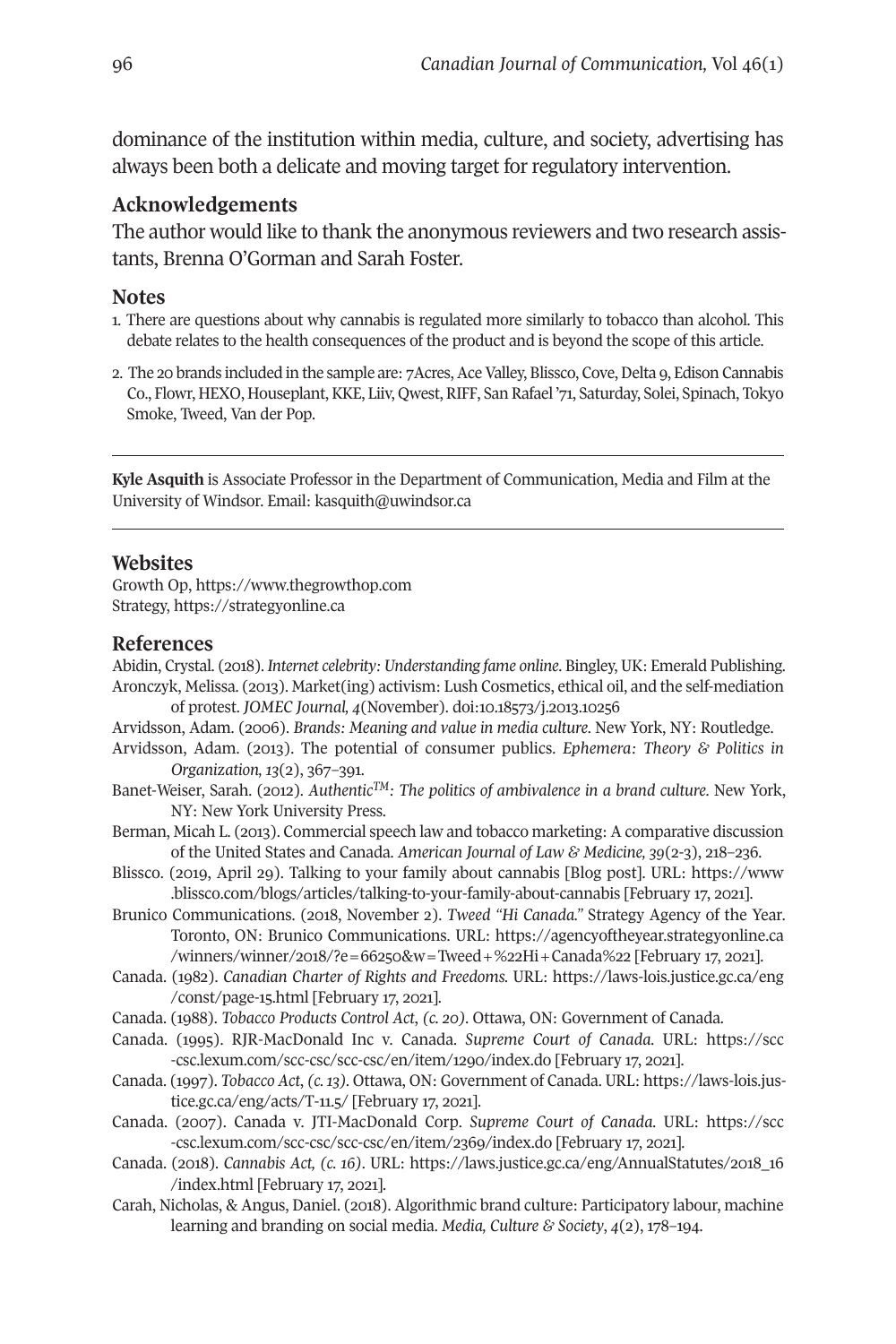#### **Asquith** *[Branding Cannabis in Canada](https://strategyonline.ca/2019/07/03/weed-wars-cannabis-brands-get-creative)* 97

- Corrigan, Thomas F. (2018). Making implicit methods explicit: Trade press analysis i[n the political](https://www.thegrowthop.com/cannabis-business/can-celebrity-backed-cannabis-brands-exist-under-health-canadas-tight-regulations-were-only-starting-to-find-out-how)  economy of communication. *International Journal of Communication, 12*, 2751–2772.
- Cove [@covecrafted]. (n.d.). *Posts* [\[Instagram profile\]. URL: https://instagram.com/covecrafted](https://www.thegrowthop.com/cannabis-business/can-celebrity-backed-cannabis-brands-exist-under-health-canadas-tight-regulations-were-only-starting-to-find-out-how)  [February 17, 2021].
- Cove [@covecrafted]. (2018, November 9). *Enjoy the trees* [I[nstagram photograph\]. URL: https://](https://instagram.com/flowrcanada )  www.instagram.com/p/Bp\_BtJiFjF3 [February 17, 2021].
- Dewhirst, Timothy, & Davis, Brad. (2005). Brand strategy and integrated marketing communication (IMC): A case study of Player's cigarette brand marketing. *Journal of Advertising, 34*(4), 81–92.
- Dewhirst, Timothy, & Sparks, Robert. (2011). Brand mismanagement: Rothmans cigarette marketing, 1957–2000. *Journal of Historical Research in Marketing, 3*(3), 351–369.
- Dunne, Melissa. (2019, July 3). Weed wars: Cannabis brands get creative. *Strategy*. URL: https:// strat[egyonline.ca/2019/07/03/weed-wars-cannabis-brands-g](https://twitter.com/hexo/status/1139510455410593794)et-creative [February 17, 2021].
- Einstein, Mara. (2016). *Black ops advertising: Native ads, content marketing, and the covert world of the digital sell*. New York, NY: OR Books.
- Finkelstein, Chad. (2020, July 10). Can celebrity-backed cannabis brands exist under Health Canada's tight regulations? We're only starting to find out how. *The Growth Op.* URL: https://www .thegrowthop.com/cannabis-business/can-celebrity-backed-cannabis-brands-exist-under -health-canadas-tight-regulations-were-only-starting-to-find-out-how [February 17, 2021].
- Flowr [@flowrcanada] (n.d.). *Posts* [Instagram profile]. URL: htt[ps://instagram.com/flowrcanada](https://www.instagram.com/p/B406VvKgQC5)  [December 18, 2019].
- Gower, [Karla. \(2005\).](https://www.instagram.com/p/B406VvKgQC5) Looking northward: Canada's approach to commercial expression. *Communication Law and Policy, 10*(1), 29–62.
- Hardy, Jonathan. (2017). Commentary: Branded content and media-ma[rketing convergence.](https://strategyonline.ca/2018/12/21/strategys-nice-list-2018) *Th[e](https://strategyonline.ca/2018/12/21/strategys-nice-list-2018)  [Political Economy of Communication](https://strategyonline.ca/2018/12/21/strategys-nice-list-2018), 5*(1), 81–87.
- HEXO [@hexo]. (2019, June 13). *The North has never been higher. Time to celebrate!* [Twitter mo[ment\].](http://strategyonline.ca/2019/02/28/canopy-growth-partners-with-martha-stewart)  URL: https://twitter.com/hexo/status/1139510455410593794 [February 17, 2021].
- Holt, Do[uglas. \(2016, March\). Branding in the age of social media.](http://strategyonline.ca/2019/02/28/canopy-growth-partners-with-martha-stewart) *Harvard Business Review*, 40–50.
- Holt, Douglas, & Cameron, Douglas. (2010). *Cultural strategy: Using innovative ideologies to buil[d](http://strategyonline.ca/2019/03/27/canopy-growth-helps-seth-rogen-launch-a-cannabis-brand)  breakthrough brands*[. Oxford, UK: Oxford University Press.](http://strategyonline.ca/2019/03/27/canopy-growth-helps-seth-rogen-launch-a-cannabis-brand)
- Housepl[ant. \(20](http://strategyonline.ca/2019/03/27/canopy-growth-helps-seth-rogen-launch-a-cannabis-brand)19a). *Houseplant presents: Understanding portion control* [Video]. URL: Unavailable, video now deleted [May 24, 2019].
- Houseplant [[@houseplant\]. \(2019b, November 13\). Houseplant should be displayed proudly on a](https://strategyonline.ca/2019/07/05/tokyo-smoke-makes-its-accessories-part-of-your-cannabis-routine)  [shelf just like that](https://strategyonline.ca/2019/07/05/tokyo-smoke-makes-its-accessories-part-of-your-cannabis-routine) one postmodern classic you bought four years ago but haven't read yet. *Post a #HouseplantShelfie* [\[Instagram video\]. URL: https://www.instagram.com/p/](https://strategyonline.ca/2020/07/08/consumers-still-struggle-to-connect-with-cannabis-brands)  B406VvKgQC5 [February 17, 2021].
- Jacobso[n, Lisa. \(20](https://strategyonline.ca/2020/07/08/consumers-still-struggle-to-connect-with-cannabis-brands)12). Navigating the boundaries of respectability and desire: Seagram's advertising and the meanings of moderation after repeal. *Social History of Alcohol and Drugs, 26*(2), 122–146.
- Kolm, Josh. (2018, December 21). Strategy's nice list 2018. *Strategy*[. URL: https://strategyonline.ca](https://www.vice.com/en_ca/article/zm9758/i-went-to-every-weed-party-i-was-invited-to-leading-up-to-legalization)  [/2018/12/21/strategys-nice-list-2018/ \[February 17,](https://www.vice.com/en_ca/article/zm9758/i-went-to-every-weed-party-i-was-invited-to-leading-up-to-legalization) 2021].
- Kolm, Josh. (2019a, February 28). Canopy Growth partners with Martha Stewart. *Strategy*. URL: http: //strategyonline.ca/2019/02/28/canopy-growth-partners-with-martha-stewart [February 17, 2021].
- Kolm, Josh. (2019b, March 27). Canopy Growth helps Seth Rogen launch a cannabis brand. *Strategy*. URL: http://strategyonline.ca/2019/03/27/canopy-growth-helps-seth-rogen-launch-a-cannabis -brand [February 17, 2021].
- Kolm, Josh. (2019c, July 5). Tokyo Smoke makes its accessories part of your cannabis routine. *Strategy.*  URL: https://strategyonline.ca/2019/07/05/tokyo-smoke-makes-its-accessories-part-of-your -cannabis-routine [February 17, 2021].
- Kolm, Josh. (2020, July 8). Weed brands still struggle to connect with consumers. *Strategy.* URL: https://strategyonline.ca/2020/07/08/consumers-still-struggle-to-connect-with-cannabis -brands [February 17, 2021].
- Krishnan, Manisha. (2018, October 18). I went to every weed party I was invited to leading up to legalization. *Vice*. URL: https://www.vice.com/en\_ca/article/zm9758/i-went-to-every-weed -party-i-was-invited-to-leading-up-to-legalization [February 17, 2021].